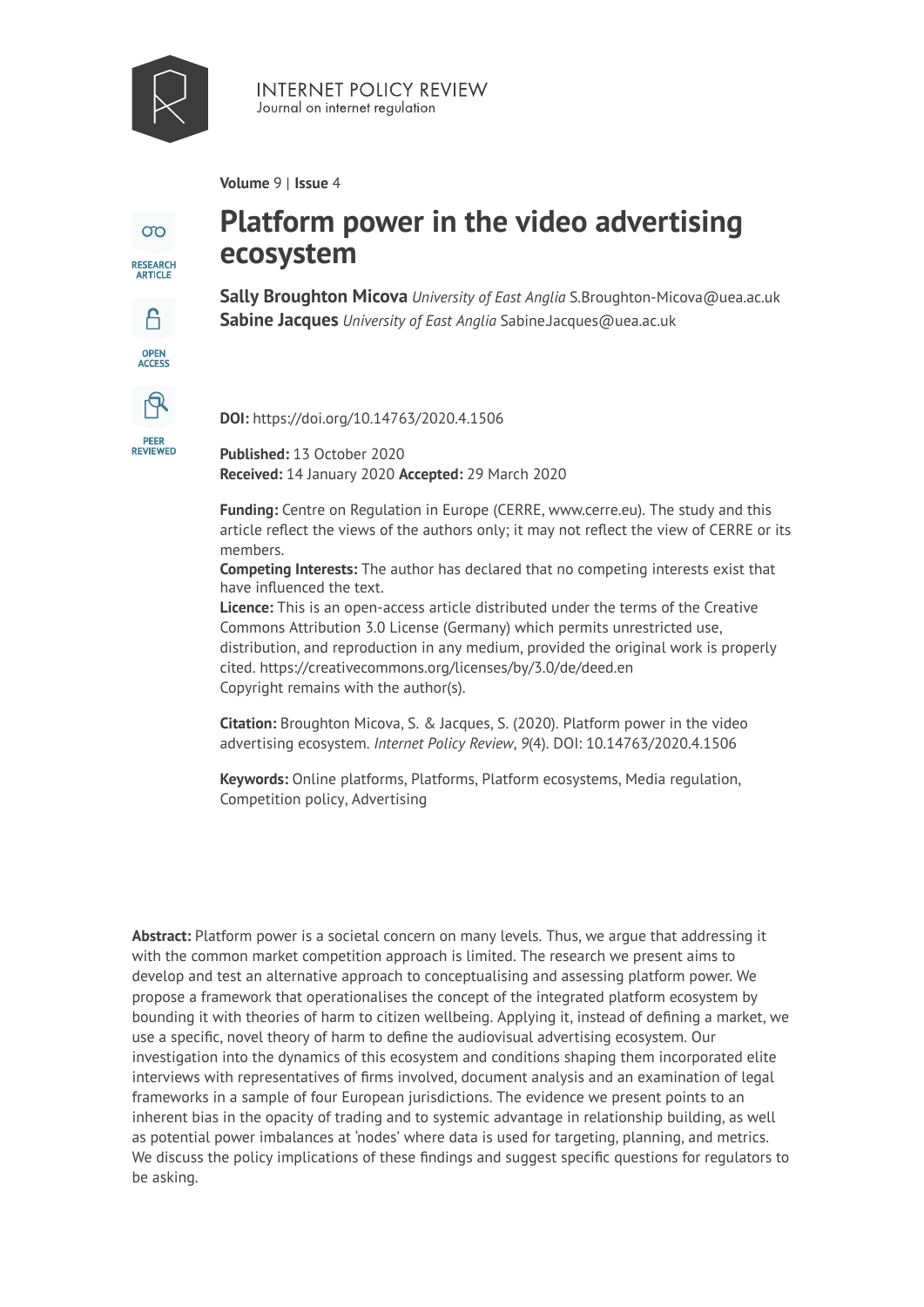# **Introduction**

Platform power is a central concern in the internet age. As a result we have seen some high profile anti-trust investigations in Europe and the US.  $^{\rm 1}$  There have been many calls to address the dominant position of large platforms by using competition policy more vehemently and creatively than in the past (e.g., Crémer et al., 2019; Furman et al., 2019; Warren, 2019; Wu, 2018), and competition tools would seem the obvious choice for concerns about dominance of commercial actors. However, there is increasing evidence that the dominance of certain global platforms has much wider economic, societal and political implications than those usually addressed by interventions to promote competition (Moore & Tambini, 2018).

We have seen an exciting turn in both scholarship and policy discussions, as debates have opened up about new ex-anti competition interventions. These include mandating data sharing or data openness and encouraging data portability (e.g. Furman et al., 2019; Stigler Center, 2019). Coyle (2018b) has suggested expanding the definition of consumer welfare within competition regulation to include consideration of innovation in adjacent markets and related effects on societal welfare from the loss of potential innovation. Intervention has been proposed to address monopsony-related impacts on labour markets where platform companies are major employers leaving workers few alternatives (Caves & Singer, 2018). There is also evidence that regulators are increasingly thinking about privacy protections and service quality (Just, 2018). Traditional ways of assessing *market power* through market share, or ability to affect prices, seem inadequate in the face of these wider welfare concerns. If not defined by a market, how then can we identify problematic platform power and thereby appropriate regulatory intervention? In this article we aim to answer this both conceptual and practical question by developing and testing an alternative approach to conceptualising and assessing platform power.

Van Dijck, Nieborg and Poell (2019) advance two important conceptual steps. They argue for replacing the consumer welfare concept with one of *citizen wellbeing*  that covers wider societal influence as well as the impact on individuals in the variety of roles they play. The authors then propose looking at *integrated platform ecosystems* to examine "how platforms are behaving in relation to each other,

<sup>1.</sup> The European Commission's Directorate General for Competition has fined both Facebook and Google following recent investigations (see European Commission 2017a, 2017b & 2019) and in autumn 2019 US State Attorney Generals formally launched antitrust investigations into Facebook and Google's parent company Alphabet (see Paxton, 2019; James, 2019), followed shortly after by the US Department of Justice.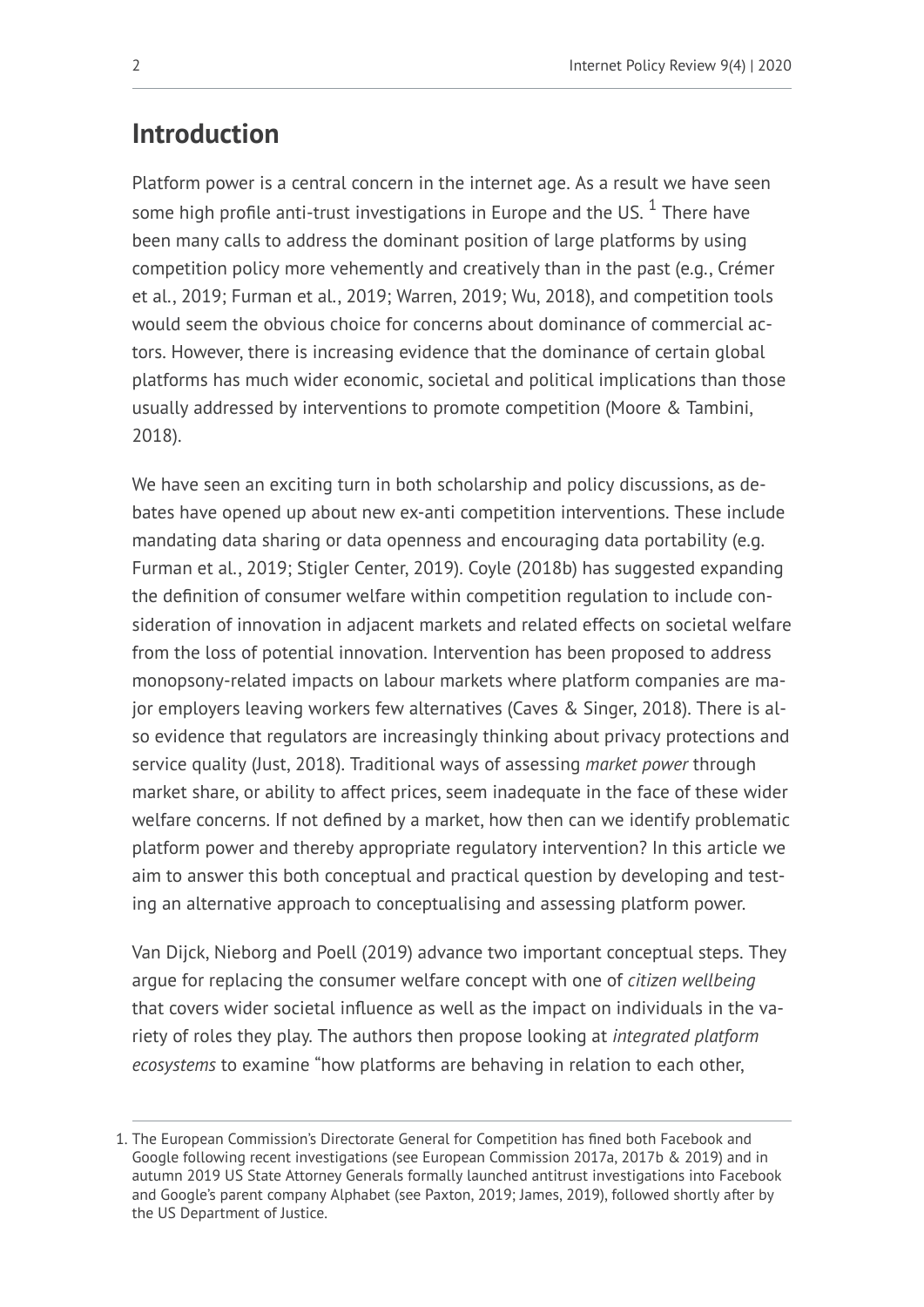across markets, and across societal sectors" (van Dijck et al., 2019, p. 8). Given the ubiquity and interconnectedness of platforms, this may seem like it would open a pandora's box that could not possibly be assessed by any regulator. Yet, van Dijck and colleagues call for investigation into specific case studies to reveal how power operates. We argue that such a specific case study can be delineated by defining a clear theory of harm to establish scope similarly to the way market definition enables the assessment of market power. We demonstrate here a new framework for assessing platform power that defines a specific integrated platform ecosystem case using a theory of harm to citizen wellbeing and share the findings of our study of the dynamics within that case.

The specific case from which we present results is that of the integrated platform ecosystem for video advertising. The case is delineated by a theory of harm to society and citizens from the loss of mass media, much of which is dependent or partially dependent on advertising. It focuses on video advertising, which accounts for over a third of all online display advertising in Europe (IAB Europe, 2019). The trade in video advertising brings platforms directly into competition with the audiovisual media services upon which societies depend for the production of news and culturally relevant content. The findings presented here are based on an investigation into the dynamics of relationships and decision-making in this ecosystem through elite interviews, a review of reports and other publications from platform owning companies, trade associations, public bodies, and scholars, and an examination of the legal frameworks in four jurisdictions: Belgium, France, Italy and the UK.

The first contribution of this article is to establish a new theory of harm for use in the policy debates around platforms that merges competition concerns with those associated with media pluralism and the role of media in society. The second is to introduce a new framework for assessing platform power that draws out the relationships, decision-making and dynamics within an integrated platform ecosystem revealing specific sources and locations, or nodes, of power. The kinds of power we identify are not market power, but instead are infrastructural and strategic, and provide a potential source of dominance. Thirdly, we consider the policy implications of the findings generated by the application of our framework, and outline specific information they indicate should be made transparent or made available to regulators responsible for dealing with problematic abuse of dominance in this case.

The next section traces the evolution of the conceptualisation of consumer welfare to include wider wellbeing concerns. Section three presents a theory of harm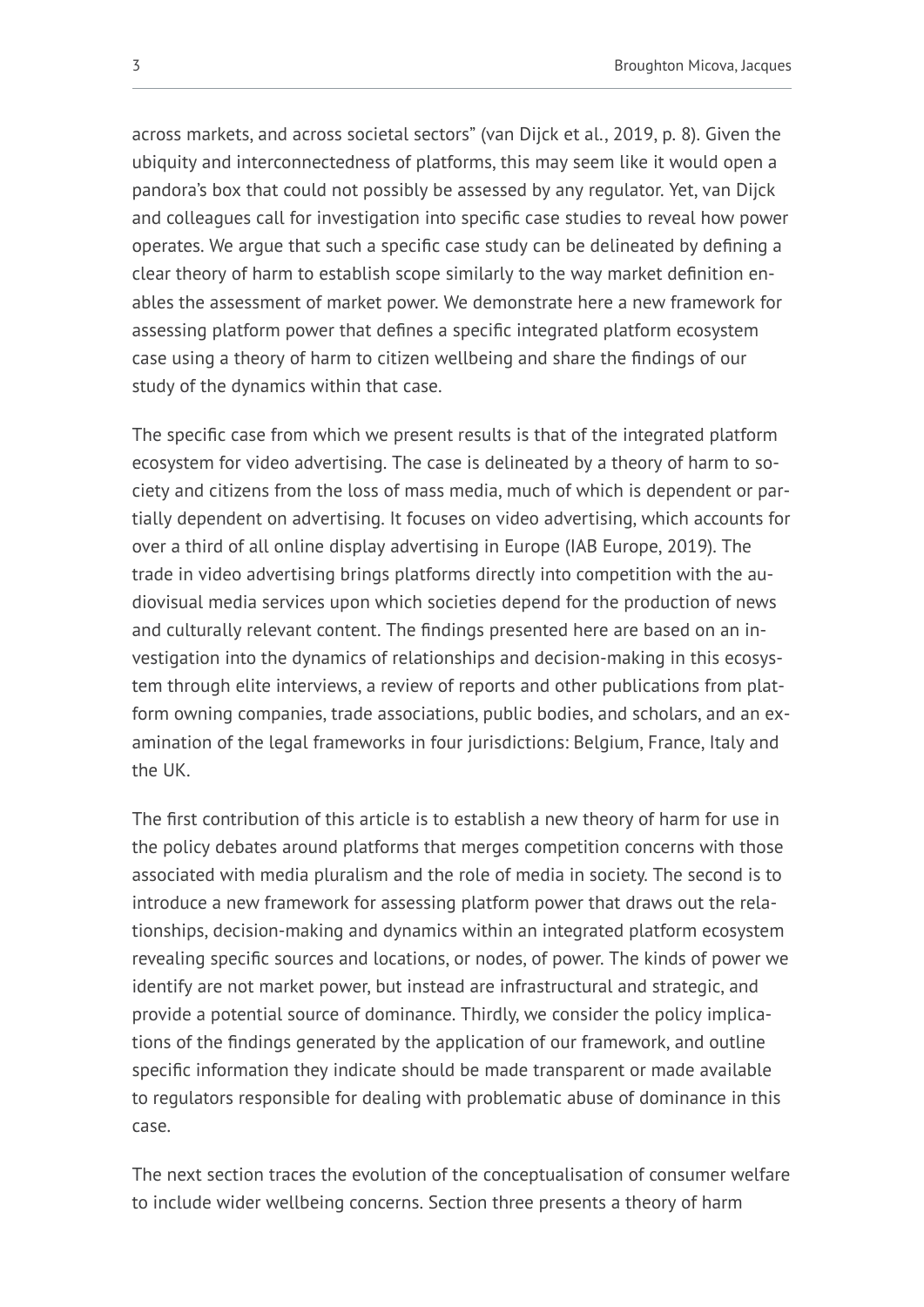linked to mass media's role in citizen wellbeing. After a brief account of the methodology in section four, section five presents the integrated platform ecosystem for video advertising and findings from the examination of the relationship dynamics within it. Section six identifies where power is accumulated in the function of data in three nodes within the ecosystem. In the final section, we suggest how the findings can be used to inform policy making and argue that the examination of integrated platform ecosystems bounded by other theories of harm is necessary to ensure holistic approaches to potential platform dominance.

## **From welfare in markets to wellbeing in ecosystems**

The expansion of online platforms has inspired scholars to re-examine some of the core concepts for assessing competition and dominance, yet operationalisable conceptualisations and frameworks that can accommodate the range of concerns are still lacking. Online platforms pose challenges for traditional competition policy because it is hard to define the markets in which they operate and what constitutes market power. Competition economists describe platforms in general using a two-sided model where there are indirect network effects of one side on the other, with zero or low costs for one side (Lerner, 2014; Rochet & Tirole, 2006; Rochet & Tirole, 2003). Evans and Schmalensee (Evans, 2003; Evans & Schmalensee, 2013) argue that many platforms, including those that deal in advertising such as Google and Facebook, should be thought of as multi-sided because they are trading with a number of different groups, namely users, advertisers, content providers, app developers, and even third party data brokers. They and others (Coyle, 2018a, 2018b; Wismer & Rasek, 2017) contend that because the welfare of these different "customers" on the different sides are intricately intertwined and subject to feedback effects, the standard competition tools for assessing market definition and market power are limited.

It is precisely these types of intertwined welfare benefits that have enabled the commercial media to fulfil a public interest role. Media supplies content to audiences for free or at low cost subsidised by the sale of their attention to advertisers. Their intertwined welfare relationships are characterised by the number of viewers and prices for advertisers and the nuisance factor of advertising for viewers (Anderson & Jullien, 2015). This is not new. On one side, the determination of price for advertisers is a complex process involving choice of media, audience numbers, and discretionary factors such as volume discounts, rebates based on duration of commitment, and agency commissions. On the other side are a range of public interest and individual rights concerns related to citizens' use of media that cannot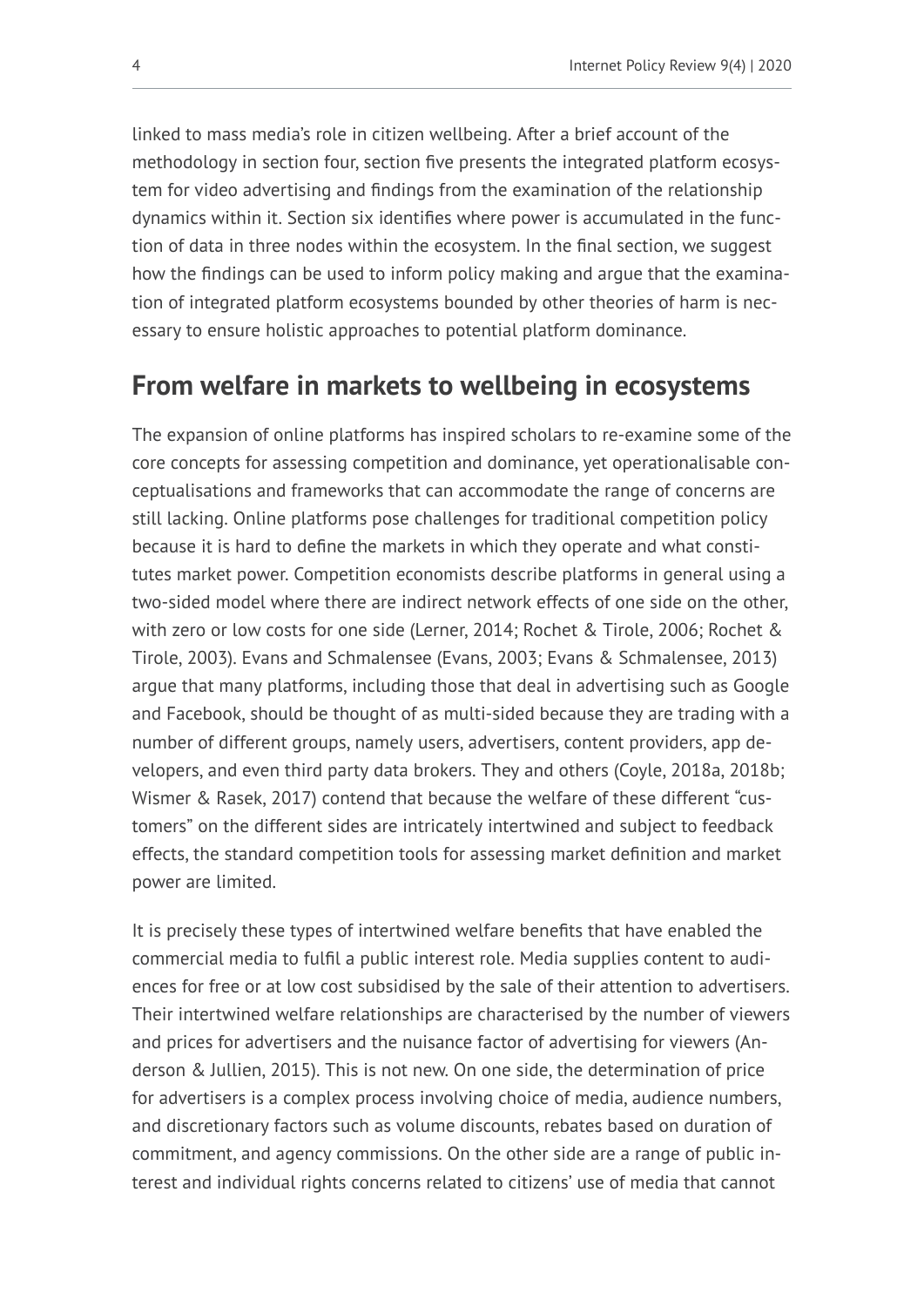be measured by price or substitution. The notion that individuals are both *citizens*  and *consumers* has been central to media regulation for some time (Lunt & Livingstone, 2011), which is why media company mergers in Europe have been subject to special conditions related to media pluralism for decades. Media regulation is characterised by ex-anti interventions, obligations on the state, self- and co-regulatory mechanisms, and qualitative assessments of plurality and diversity.

The need to address online platforms has inspired new thinking about consumer welfare that moves in the direction of considering fundamental rights and consumers as part of a society. A wider discussion is taking place about platform dominance. Questions are commonly raised about the power that platforms have over citizens, such as, for example, in establishing new speech norms (Wagner, 2018), setting agendas (Schlosberg, 2018), political debate and democratic processes (Moore, 2018). In these we can see a concern for dominance through the dissemination of symbolic forms (Thompson, 2013) and the power to affect desires and decision-making (Lukes, 2005). These are both forms of power associated with media and the policy objective of media pluralism. The special treatment of media pluralism under competition policy acknowledges the need for citizens to be protected from undue concentrations of these forms of power, but the recognition of this has not yet inspired a reconceptualisation of power in other areas.

We point to two new directions with potential for accommodating concern for individuals as citizen within society. Firstly, competition scholars have been revising ideas about market power and consumer choice. Bamberger and Lobel (2018) point out that due to the nature of platforms, market power can restrict consumer choice in relation to their personal privacy. Competition authorities have also been expanding their considerations to non-price factors including user privacy and quality (Just, 2018). For content delivery platforms non-price factors can involve subjective characteristics such as the level and nature of child protection measures or the rigour of their moderation of user generated content for hate speech or incitement. Another concern is how the behaviour of certain platforms affects innovation in technology and services and whether it may stifle it to the detriment of society. Coyle (2018b, p. 17) points out that there can be consequences even in adjacent markets where potential innovators face issues affecting their choices and their incentives to invest and innovate, and argues that regulators "should abandon conventional market definition in favour of a wider view of the ecosystem of markets centred around a platform". The assumption here is that consumers might be negatively affected in a variety of ways by loss of investment or innovation.

The second direction addresses the problem that defining power in terms of mar-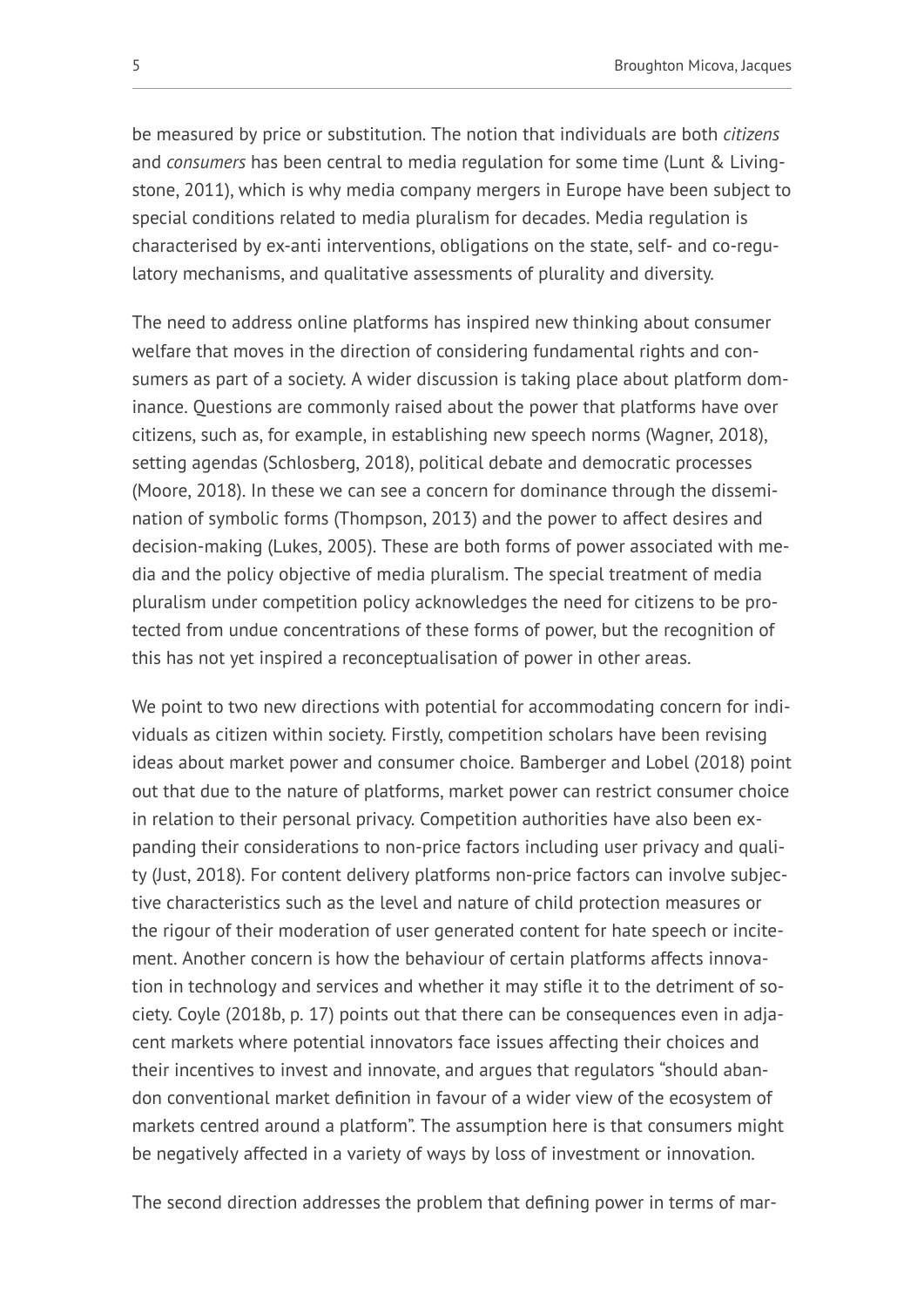ket share or economic strength in relation to competitors  $^2$  does not account for power in relation to complementors or connected to the intermediary function of platforms. Strategic management and information systems scholarship have long regarded platforms as operating within ecosystems and exercising power or control over those participating in them. According to Jacobides, Cennamo and Gawer (2018, p. 2264), an ecosystem is "a set of actors with varying degrees of multilateral, non-generic complementarities that are not fully hierarchically controlled". They argue key questions should be asked as to the extent to which an online platform company wields power within an ecosystem over decision-making, such as on price or supply, and the extent to which investments made by complementors, such as app creators or product sellers on a marketplace platforms, are fungible (see also Boudreau & Hagiu, 2009).

Online platform owners orchestrate asymmetric relationships with both consumer users and complementors within their ecosystems (Tiwana, 2014). They use a variety of mechanisms to govern their ecosystems such as controlling access to boundary resources including data, control of processes, setting levels of openness and the technical design (Schreieck et al., 2016). Seeming to echo Castells' (2011, 2013) earlier accounts of network power, Kenney and colleagues (2019) argue, "the power of platforms lies in how they can orchestrate the activities of participants, and largely determine the operation of the far more numerous complementors in the ecosystem". They identify two aspects of this power: the artifactual derived from the software and algorithms, and the contractual from their ability to set the terms and conditions for all users. This literature has done much to identify ways platform owners can exercise power over their transactional relationships with other businesses, and there has been a recent recognition that consideration of competitive dynamics requires a "shift in empirical focus from within-ecosystem to across-ecosystem dynamics" (Jacobides et al., 2018, p. 2268).

There has therefore been both the expansion of the concept of consumer welfare and a recognition that platform power can amount to dominance not only in relation to direct competitors, but also in how they interact across ecosystems. The challenge remains operationalising these in a framework that can be used in the manner that market power and consumer welfare have been. Schweitzer, Kerber and colleagues (Kerber, 2019; Schweitzer et al., 2018) propose the concept of intermediation power and argue it should be recognised as a form of market power.

<sup>2.</sup> Under European Union competition law for example dominance is defined as a position of "economic strength" that afford "the power to behave to an appreciable extent independently of its competitors, its customers and ultimately of its consumers" (*United Brands Company and United Brands Continentaal BV v Commission of the European Communities.*, 1978).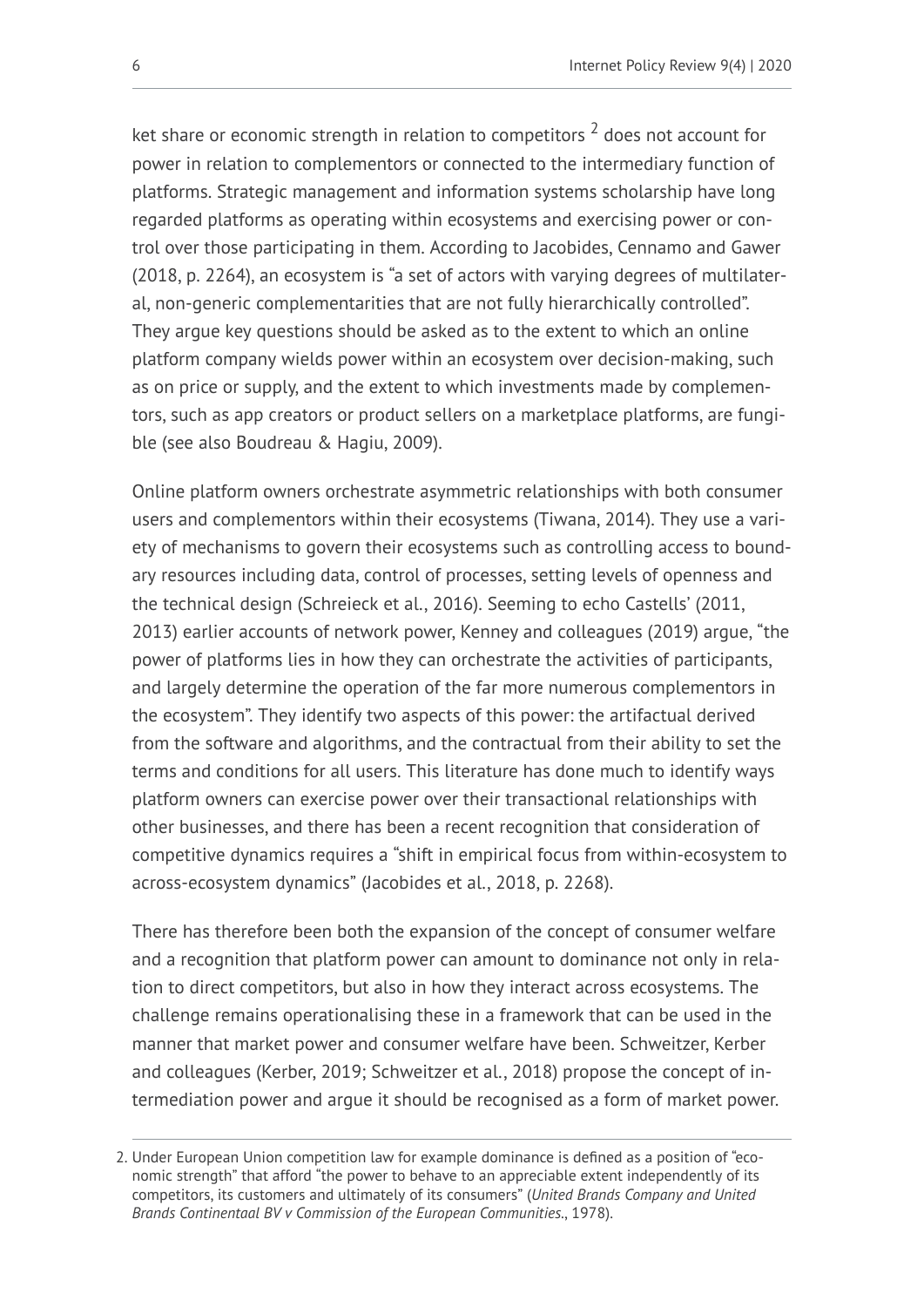Using this concept, they maintain, dominance could be assessed in relation to the importance of the platform to business users for reaching certain user or customer groups and on information asymmetries. More radically, Lynsky (2017) has argued for replacing the assessment of market power with a focus on the gatekeeper function inherent in the role of platforms as intermediaries. Drawing on the earlier work by Barzilai-Nahon on network gatekeeping and Laidlaw's adaptation into internet information gatekeepers, Lynksy maintains that the concept of gatekeeper will give a much better account of online power, and that it is as much about mediating access to individuals as it is about access to information. The focus on gatekeeping has potential for marrying societal interest in having a diversity of providers with individual citizens' need for choice in order to effectively exercise their fundamental rights. However, designing regulatory intervention also requires practical ways of identifying where intermediation or gatekeeping are taking place and assessing whether they are problematic in specific instances.

Making their case for using the concept of *citizen wellbeing* instead of consumer welfare, van Dijck et al. (2019) echo arguments made about media regulation decades ago (see Livingstone & Lunt, 2007). They argue that using the term citizen acknowledges democratic and civic duties and allows for consideration of the individual as part of a collective or public. Using wellbeing instead of welfare, they contend, incorporates long-term consequences and the variety of simultaneous roles citizens may play in society that one cannot "bracket off" from each other (van Dijck et al., 2019, p. 6). Their concept of an *integrated platform ecosystem* captures how platforms interact with each other and across multiple markets and societal sectors, offering a new way to "see how some platforms accrue unfair advantage" (2019, p. 8). Scholarship has arrived at new concepts for considering the positions of platforms, but given the pervasiveness of platforms and the breadth of wellbeing concerns involved, an additional step is still needed for these concepts to be useful in identifying sources of power or situations of dominance. This requires frameworks that can be applied to specific cases for empirical study or regulatory assessment. We therefore put forth such a framework using these two concepts.

# **A theory of harm to citizen wellbeing**

We propose a new theory of harm to *citizen wellbeing,* which we use to define a specific integrated platform ecosystem case. Theories of harm that describe the anti-competitive behaviour (e.g., abuse of dominance, collusion, foreclosure) and necessitate the demonstration of harm to *consumers* have been the basis for com-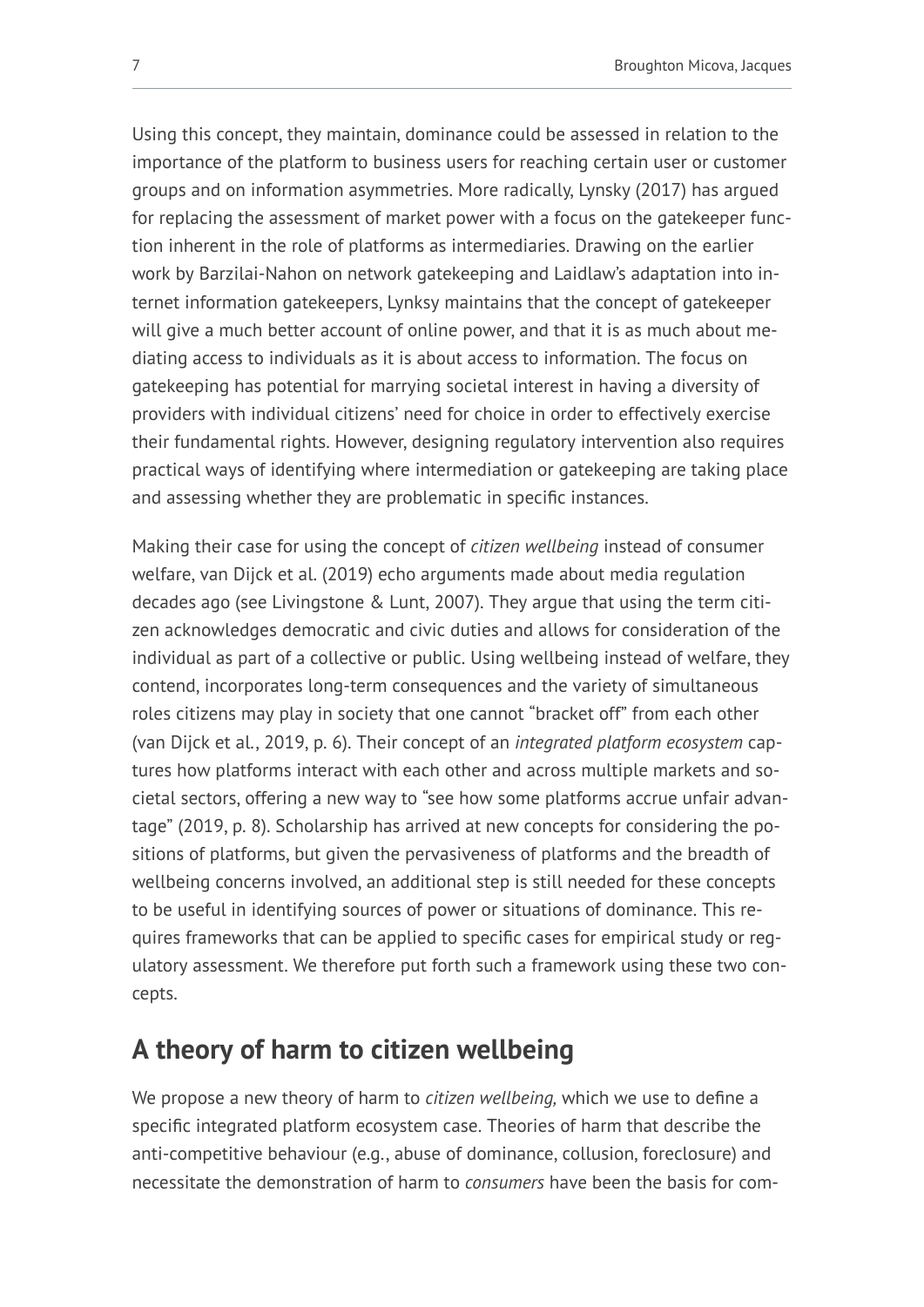petition enforcement in Europe for some time (Zenger & Walker, 2012). In line with the expanding ideas about consumer welfare described above, there have been recent advances in these theories. These nevertheless are limited by continued focus on the connection between the conditions for competitors and prices or consumer choice. Even the novel theory of harm rooted in consumer rights to privacy (Abate, 2018) and the emerging theory of harm to innovation (Petit, 2017) appear concerned about the behaviour of competitors and choice for individual consumers. These theories are not used to determine which firms might be included in a competition investigation. Market definition, which in the EU context relies on substitutability and geographic reach (European Commission, 1997), is still the tool used to establish the scope of any given case.  $3$ 

A theory of harm to citizen wellbeing instead points us towards the institutions required to exercise civic duties and maintain the collective society, and therefore can delineate an integrated platform ecosystem case. Here we advance a theory of harm to citizens, as individuals and as collective publics, from the loss of mass audiovisual media due to competition from online content delivery platforms. The key concern is the potential that platform dominance on the playing field for advertising is detrimental to the advertising-supported audiovisual media.

There is ample evidence that the thriving online content delivery platforms have become crucial locations for individual expression, disseminating information and political organising, especially for minorities and vulnerable groups, but not necessarily a shared experience or public sphere (Papacharissi, 2010). They can also be used to spread misogyny, racism and xenophobia, with women and people from minority backgrounds sometimes silenced by threats and abuse. Audiovisual media services, which in Europe include many public service broadcasters, are still the biggest investors in content, attract mass audiences, and in most jurisdictions remain heavily regulated. Concerns have been raised about the impact of these declining revenues on the production of journalism (Australian Competition and Consumer Commission, 2018; Bell, 2018; Cairncross, 2019). Journalism is widely acknowledged to be important for the exercise of democracy in multiple ways, but the normative standpoint behind our theory of harm is not only concerned about journalism.

Entertainment content, the mass consumed foundation of popular culture, is important for social cohesion and democracy (Street, 2010). Though it can serve to

<sup>3.</sup> A good example of the problems with this approach in relation to platforms can be found in the Google Shopping case (see Broos & Marcos Ramos, 2017; Buttà, 2018).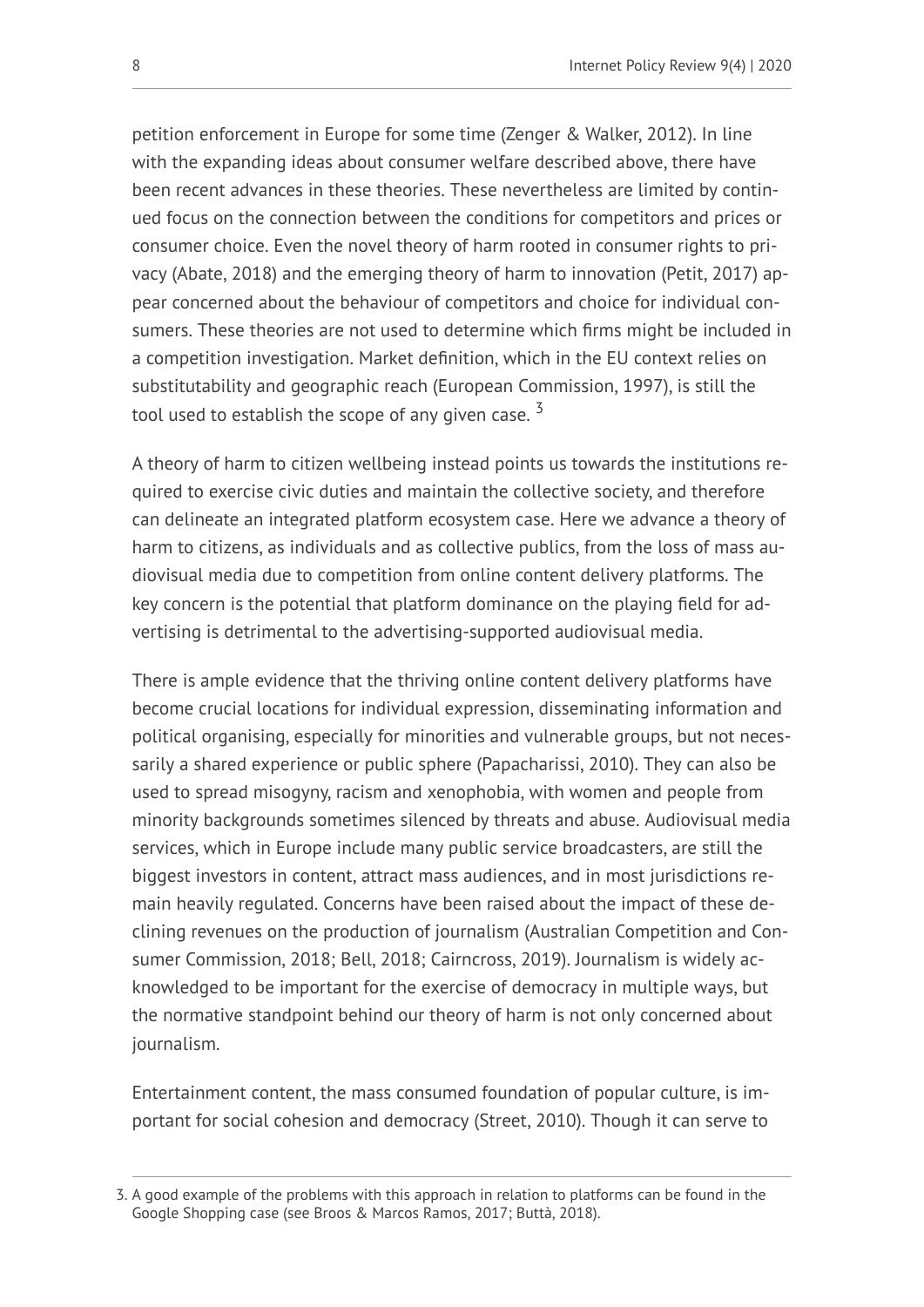perpetuate stereotypes and inequalities, mass entertainment content also provides space where societies can negotiate new norms, as exemplified by its role in mainstreaming diversity in gender identity and sexual orientation (Calzo & Ward, 2009; Bonds-Raacke 2007). A diversity of content is required for media to fulfil its role in enabling individuals' expression rights and self-actualisation (Baker, 1989). Societies need a pluralism of institutional forms, owners, and political and cultural purposes in order to ensure citizens can exercise rights fundamental to their wellbeing (Baker, 2006; Kenyon, 2014) both as individuals and as collectives. They need both platforms through which they can share their own content and engage with that of others, and a diversity of media companies with sufficient scale to invest in quality mass-consumed professional content.

The expansion of content sharing platforms such as Facebook and YouTube, and the growth of programmatic means for buying online inventory on websites has resulted in rapid growth in online advertising, especially online video (IAB Europe, 2019; Zenith Media, 2019). In the meantime, revenues for audiovisual media services (television) have been nearly stagnant and print media have suffered enormously (Zenith Media, 2019, p. 9). Recent policy debates about how to achieve a more level playing field between online platforms and audiovisual media services were central to recent revisions to EU media laws (Broughton Micova, forthcoming). One of the main steps taken was to even out qualitative rules related to advertising. Competition authorities have also been investigating online advertising and found problematic platform dominance (e.g., Australian Competition and Consumer Commission, 2019; Competition & Markets Authority (CMA), 2020). There is, therefore, a well-established normative basis for this theory of harm to citizen wellbeing and some indications that harm may be occurring.

# **Methodology**

The starting point for this investigation was the theory of harm to citizens and society as a result of fewer resources going into the mass media. It was inspired by debates about the extent to which online platforms were competing with audiovisual media services for advertising and claims that this competition was not fair. Though there was evidence of declining or stagnating revenues, we did not assume these declines were a result of unfair advantage or platform dominance, but neither did we assume that firms selling online advertising inventory or carrying user generated content were operating in separately defined markets from audiovisual media services. Instead, we set out to uncover the dynamics of what we initially termed a playing field delineated by our theory of harm. Our mapping of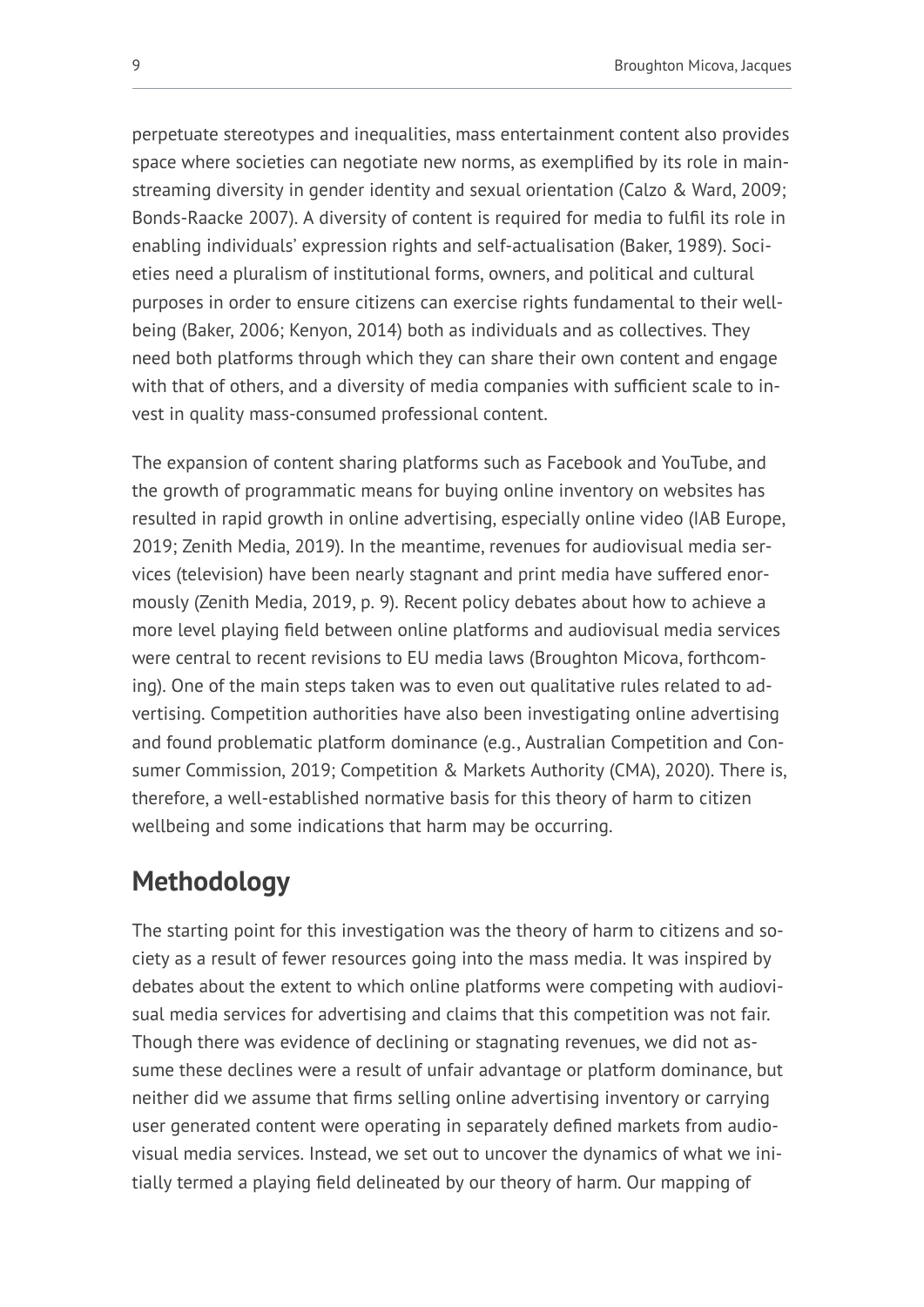players and relationships based on this theory of harm resulted in an ecosystem that included multiple online platforms and various actors, private and public firms, that engage in the supply of content to audiences/users and the trade in the video advertising that supports it.

The ecosystem-based framework calls for nuanced understanding of the dynamics among the firms within this ecosystem and the conditions that shape them more than economic assessments of relative position and performance. We sought answers to questions about how relationships among the firms were formed and maintained and how decisions were made in relation to the transactions among them. This required talking to those nurturing the relationships and making decisions within the firms, which we did through semi-structured interviews. To understand the conditions within which this was happening we conducted an analysis of regulatory frameworks and examined academic and trade publications, as well as documents produced by the firms involved, for evidence on business conditions and practices.

Advertising still happens very much on national levels, so we needed to designate national jurisdictions to serve as a sample of the conditions within which actors were operating. We wanted to engage with actors in relatively developed markets where the main global players have a presence,  $4$  whilst ensuring some diversity of experience. We chose to approach individuals representing actors in Belgium, France, Italy and the UK to achieve a mix in the ratio of online to offline advertising expenditures and in the development of programmatic and other addressable advertising options. As EU member states, all four shared significant regulatory commonalities at that time. However, since the area of media is characterised by minimum harmonisation and devolved competencies, the four countries also offered some variety in regulatory frameworks. Data available at the time showed that the UK, Italy and France were amongst the biggest TV advertising markets in the EU, but the UK far exceeded the others in the use of online, particularly programmatic, advertising (Grece, 2017). TV revenues were growing still only in Italy. Belgium was taken as a smaller market with its own intricacies due to the devolution of powers to its communities and the use of French, Flemish and German as national languages. In every country scrutinised, television advertising remained an important component of media planning, although to different degrees. London, Paris and Milan were also all locations where individuals with regional re-

<sup>4.</sup> We considered including additionally a smaller country from South Eastern Europe where we also would have had linguistic competence, but there was limited in-country presence of major platforms and the budgets of major advertisers were often set at a regional level.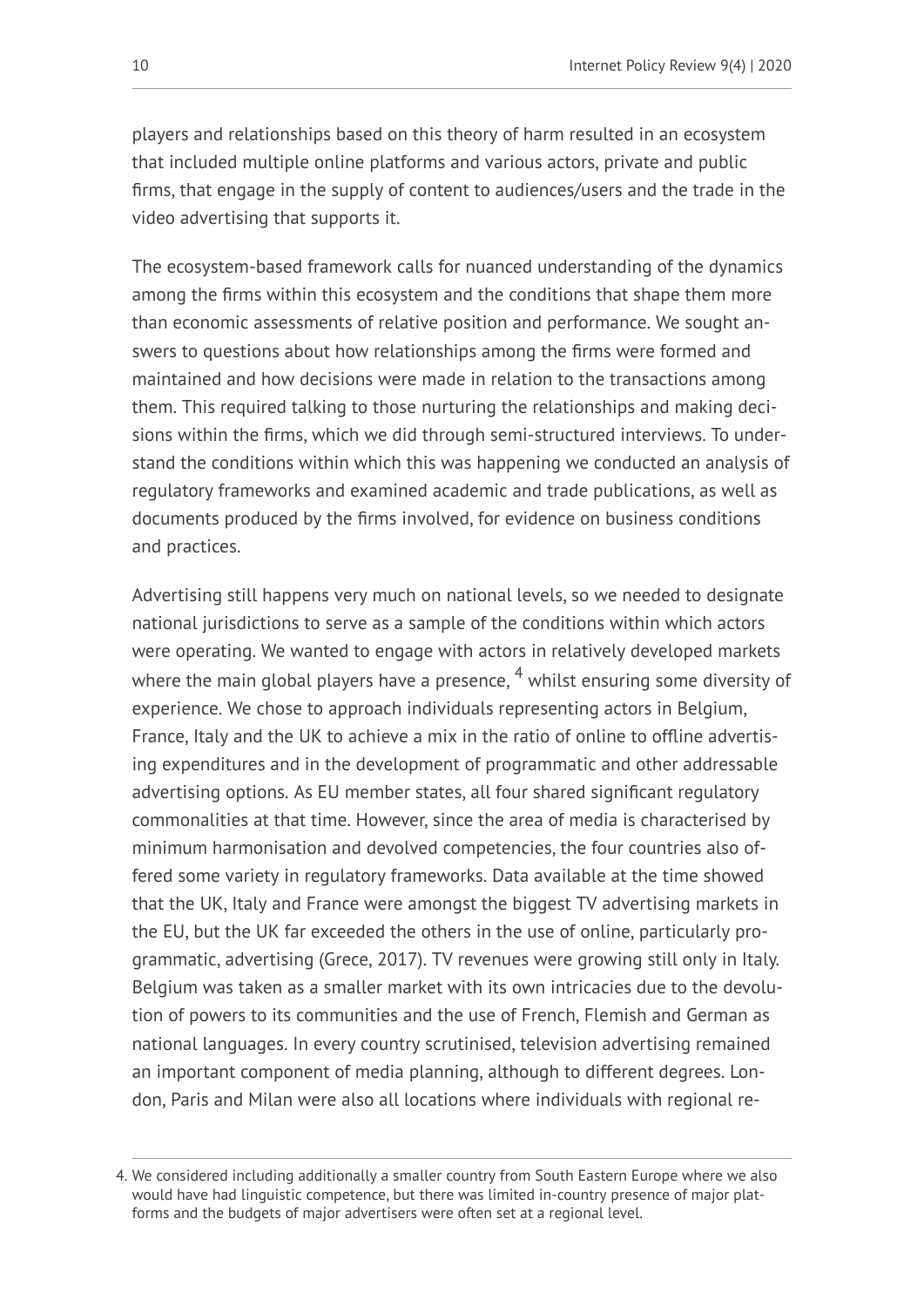sponsibilities were located, and several of those interviewed were not solely responsible for national markets.

We conducted 26 'elite' semi-structured interviews (Aberbach & Rockman, 2002; Harvey, 2011) with 36 respondents in total - from advertisers, media agencies, video sharing platforms, to audiovisual media services. These were mostly conducted with senior persons included for their key role in the decision-making and their responsibility for relationships between actors, while three would qualify as 'expert' interviews with individuals not directly involved in the trade (Van Audenhove & Donders, 2019). <sup>5</sup> A two layered thematic coding of interview transcripts was done using Nvivo. The first layer of coding was based on the interview responses about how budget expenditure and media buying decisions were made on the demand side, how supply side actors sold their inventory and set prices, how metrics or and data were used, and the nature of the relationships among the players. In the second layer of coding, themes identified in the first layer were mapped out in a spreadsheet, and the word frequency functions within Nvivo were used to help confirm salience and identify themes. <sup>6</sup>

The regulatory frameworks in the four countries were examined through a set of pre-determined variables, based on what the literature and interview data indicated shaped the conditions for the ecosystem. We looked at legislation, regulatory decisions, and self-regulatory instruments in the following areas: consumer protection (in relation to advertising), data protection, taxation (as applicable to the relevant companies), competition and pluralism, advertising standards and content rules. A detailed presentation of the empirical work was published as a policy paper (Broughton Micova & Jacques, 2019) intended for policy makers and stakeholders, and covered issues of substitutability of ad inventory, data use, the evenness of rules and relationships among actors. Our interrogation of the data from the perspective of platform power forms the basis for the findings we present here.

<sup>5.</sup> Sampling was purposive with individuals identified through industry contacts and by trawling through corporate web pages and LinkedIn profiles. Interviews were conducted between 1 August and 20 October 2018, mostly individual, but sometimes with responsible teams, hence the difference between the number of interviews and the number of interviewees. Though we were unable to get representatives from all the major global platforms to agree to participate, we did get a mix of three different firms with different profiles in terms of involvement in the ecosystem. Those interviews with actors outside of the actual trade came from one regulatory authority, one commercial insight firm, and one pan-European industry association.

<sup>6.</sup> Sixty-eight sub-codes were identified across the first level themes. To be included a sub-theme had to be found in at least two transcripts. A full matrix is available from the authors.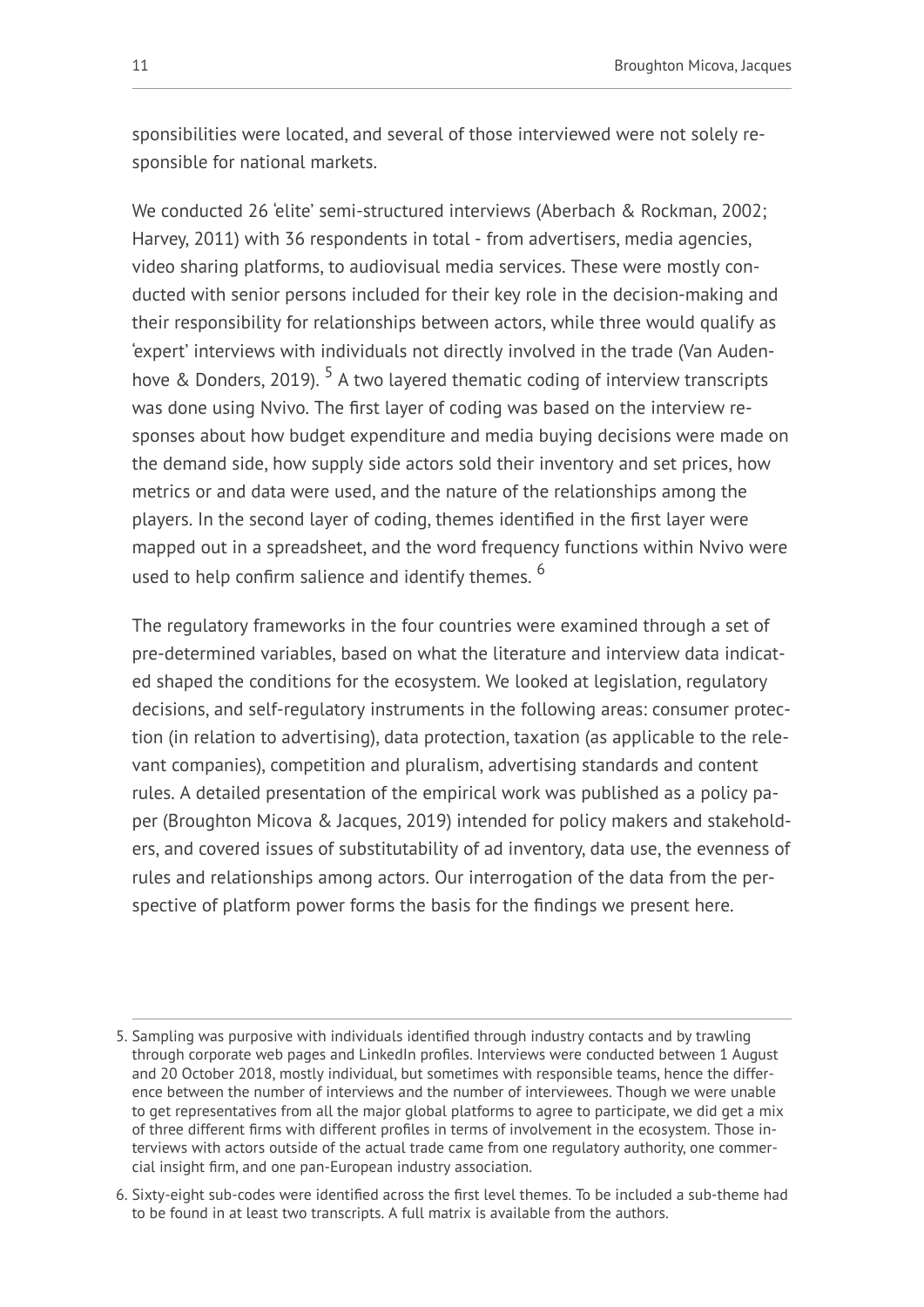# **The video advertising ecosystem**

In this section we explain the integrated platform ecosystem for audiovisual advertising as understood through the application of our framework and built on our empirical data. The findings indicate that relationships beyond the direct exchange of money or data among actors, even personal connections between individuals, remain crucial, with a variety of resources required for the maintenance of those relationships. We found two systemic sources of strategic power:

- **Relationship advantage** (stemming from transnational nature and large scale)
- **Opacity bias** (stemming from lack of transparency in trading systems)

Before elaborating these systemic conditions that seemed to contribute to accumulation of strategic power, we first describe the actors involved in the ecosystem, illustrated in  $Figure 1$  below, and the relationships among them.

<span id="page-11-0"></span>

**FIGURE 1:** Integrated platform ecosystem for video advertising. Source: The authors, adapted and advanced from an earlier version in Broughton Micova & Jacques, 2019 p. 9

[Figure 1](#page-11-0) shows a picture of complexity and interconnectedness. Separated into demand side (grey) and supply side (green), it shows the main categories of actors. Our investigation affirms the elaboration of the flows of money and data among those involved in online advertising given by Adshead and colleagues (2019), but also reveals the importance of relationships that often do not involve the direct exchange of money or data, indicated here by the bright green lines. These can crucially shape the conditions of transactions and decisions regarding spending.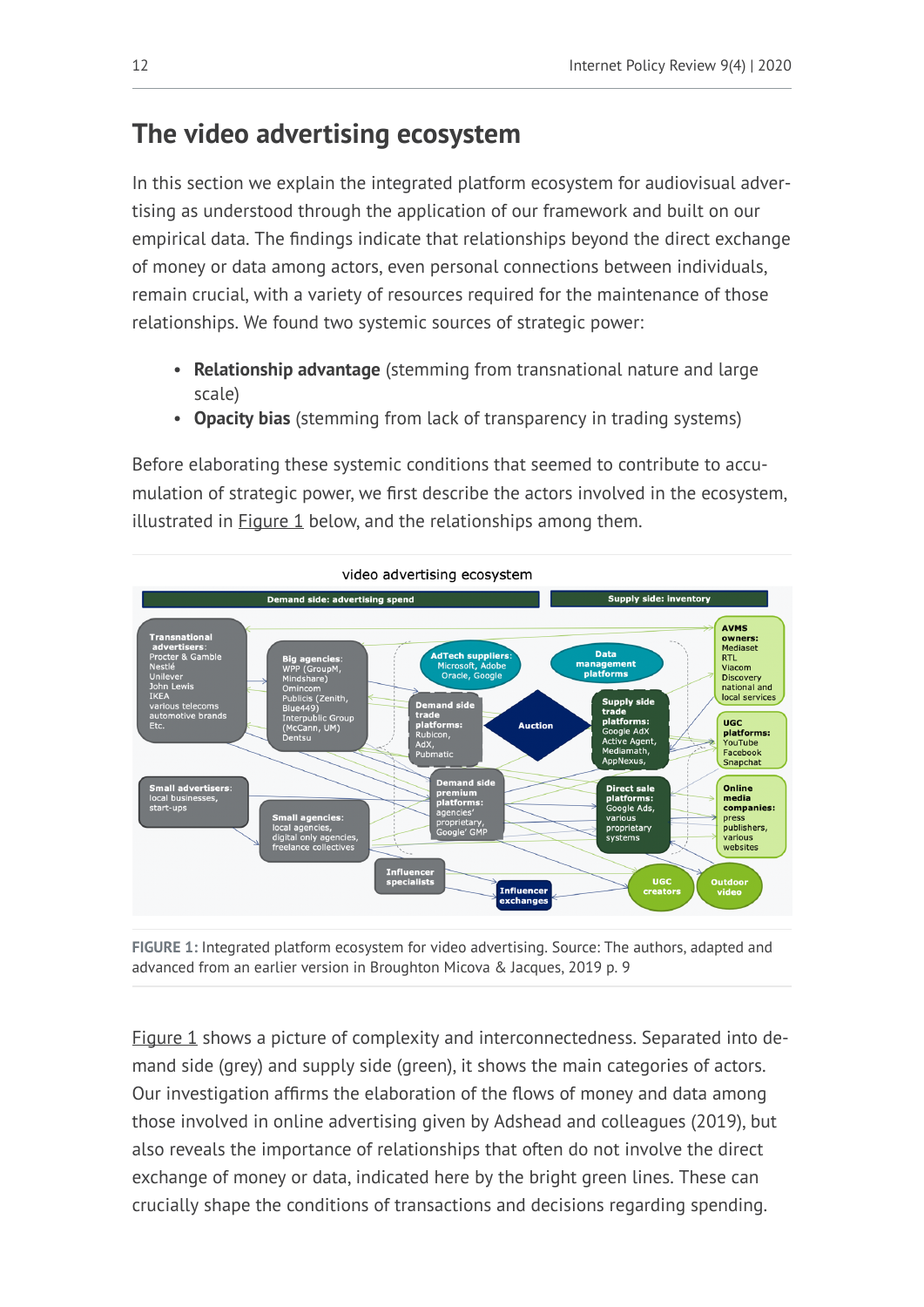On the right-hand side of **Figure 1** are those that offer video advertising inventory. The audiovisual media services offer a variety of inventory on linear television and on their video on demand (AVOD) services, as well addressable options on TV and their websites that can be sold directly or through programmatic trading. Programmatic trading, which is indicated by the bracketed area in Figure 1, is the trading of advertising through automated means using multiple data points. It can be through real time bidding (RTB) shown in the 'auction' diamond or by non-auction means that are still automated, which we have indicated by dark blue lines of exchange between reserve platforms (for a fuller explanation see IAB Europe, 2014). The platforms for user-generated content (UGC) such as YouTube (Google) and Facebook sell programmatically through both RTB and reserve systems, in which premium inventory is sold through non-auction marketplaces. Press publishers and countless websites also offer video advertising, a lot of which is traded programmatically through RTB, with only the larger ones having premium buy or other direct sales options.

On the left side of [Figure 1](#page-11-0) are the demand side actors, or those that hold the advertising budgets and are buying advertising inventory divided between large companies that operate across multiple national markets and ones that operate mainly within a national market. A consistent message from those interviewed was that most decision-making about campaign strategy and planning was still largely done within national markets. However, a growing trend towards internationalisation was reported to exist among the large multi-national advertisers, coupled with an increasing focus on short-term performance driven by elevated roles for procurement and finance within the advertisers. Those on the supply side that operate transnationally and can build the kind of non-transaction relationships shown by the bright green lines in Figure 1 with advertiser headquarters seemed to have an advantage over those that do not.

### **Relationship advantage: building ties and faith in the channel**

Platform and audiovisual media services (AVMS) respondents reported spending vast amounts of time and resources on "client support", developing trust and personal relationships as well as educating agencies and advertisers about their tools and the value of their inventory. Larger businesses with greater resources to invest in this kind of relationship building would have an advantage. One platform respondent described, "at least the first couple years were just on educating, and there were small teams within all agencies that taught about programmatic and how to bring programmatic products to agencies". In contrast, a respondent from a national level AVMS reported his company had a team of two people traveling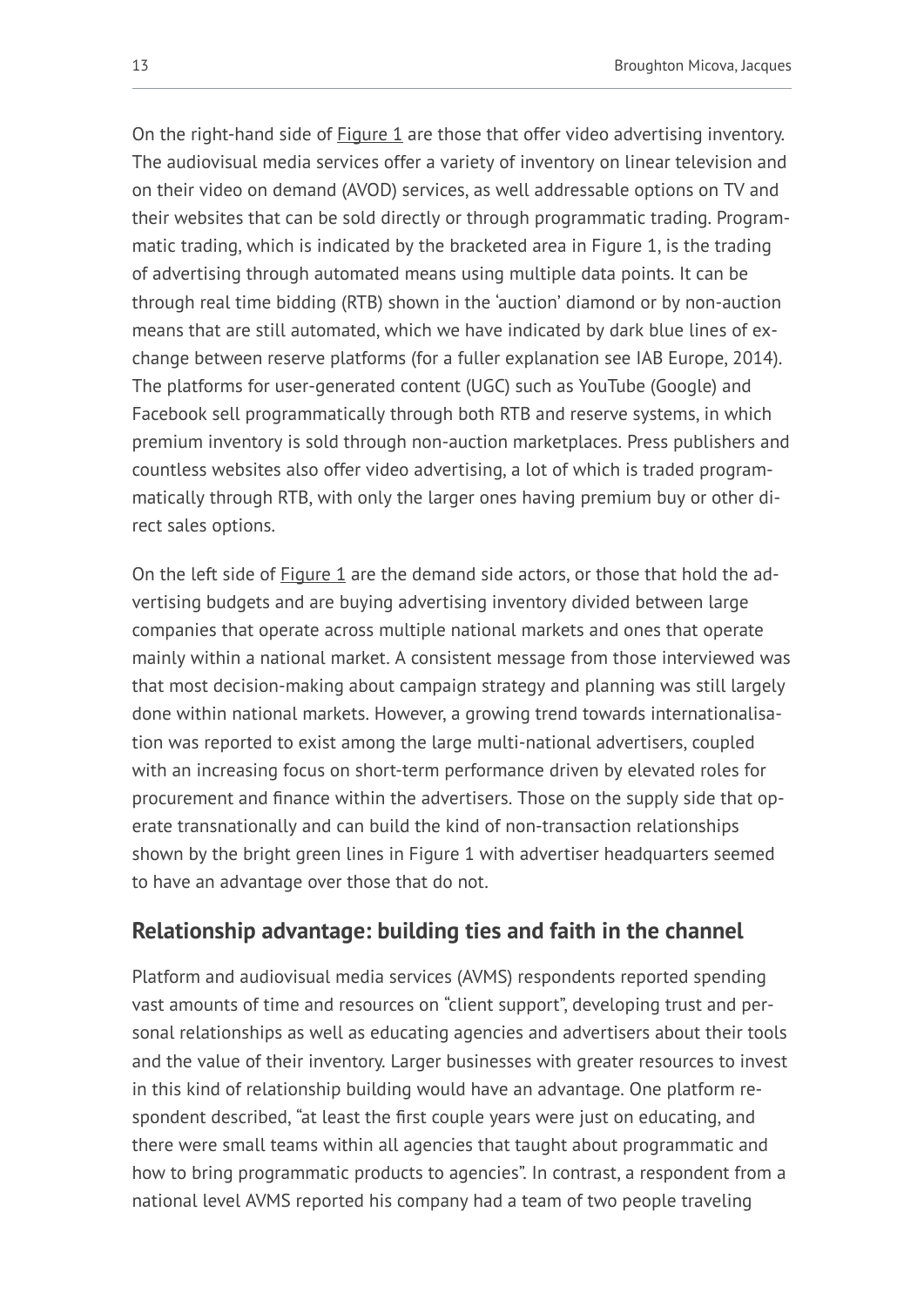around to advertisers explaining what could be done with the addressable TV that they were rolling out.

In addition, at a global level, large advertisers have, as one respondent described, "deep direct relationships" with all the major inventory holding platforms as well as ad tech suppliers and demand side platforms (DSPs) through which buying takes place. One respondent from a major advertiser explained that these allow them to deal with issues such as brand safety and environment quality. Another put it in terms of establishing "global principles and best practices" for working with them. It was mentioned that large platforms had made great improvements on brand safety tools, and there are third party verifying tools. One respondent from a global portfolio brand claimed that threats from advertisers to pull their campaigns had led to some of the brand safety improvements on major platforms such as YouTube, but when asked if that meant they were in a position of strength, he responded: "I don't think anybody is in a position of strength against Google…because they are so dominant and very, very smart".

The inventory offered by AVMS was already trusted in terms of brand safety and environment, but AVMS respondents consistently reported having to convince agency and advertiser contacts of the effectiveness of their inventory. They also reported working through their transnational associations or in smaller collaborations to reassure advertisers of the effectiveness of their inventory. This included investing in their own programmatic tools for trading across services and even transnationally in order to meet advertisers needs for addressability (e.g., Dziadul, 2019; EBX, 2017). Nevertheless, they appeared at a disadvantage not only because of differences in the resources available for investment but also in the accessibility of the data required for telling the story of success, which will be discussed further in the section below. AVMSs appeared to be vying not just market power, but instead, we argue, a form of strategic power that seems to stem not just from the size of a platform's user base or audience but also from its capacity to invest in personal relationships and building faith in its inventory and tools, as well as the transnational level at which some relationships operated.

### **Opacity bias: lack of transparency enhancing power**

The direct close relationships the inventory holders have with advertisers shape the preferences and perceptions of effectiveness that feed into the negotiations that agencies have in the buying process. It was confirmed by respondents of all categories that the rebates, discounts and kickbacks for which the arbitrage system of media buying has been known are still prevalent, despite the growth of pro-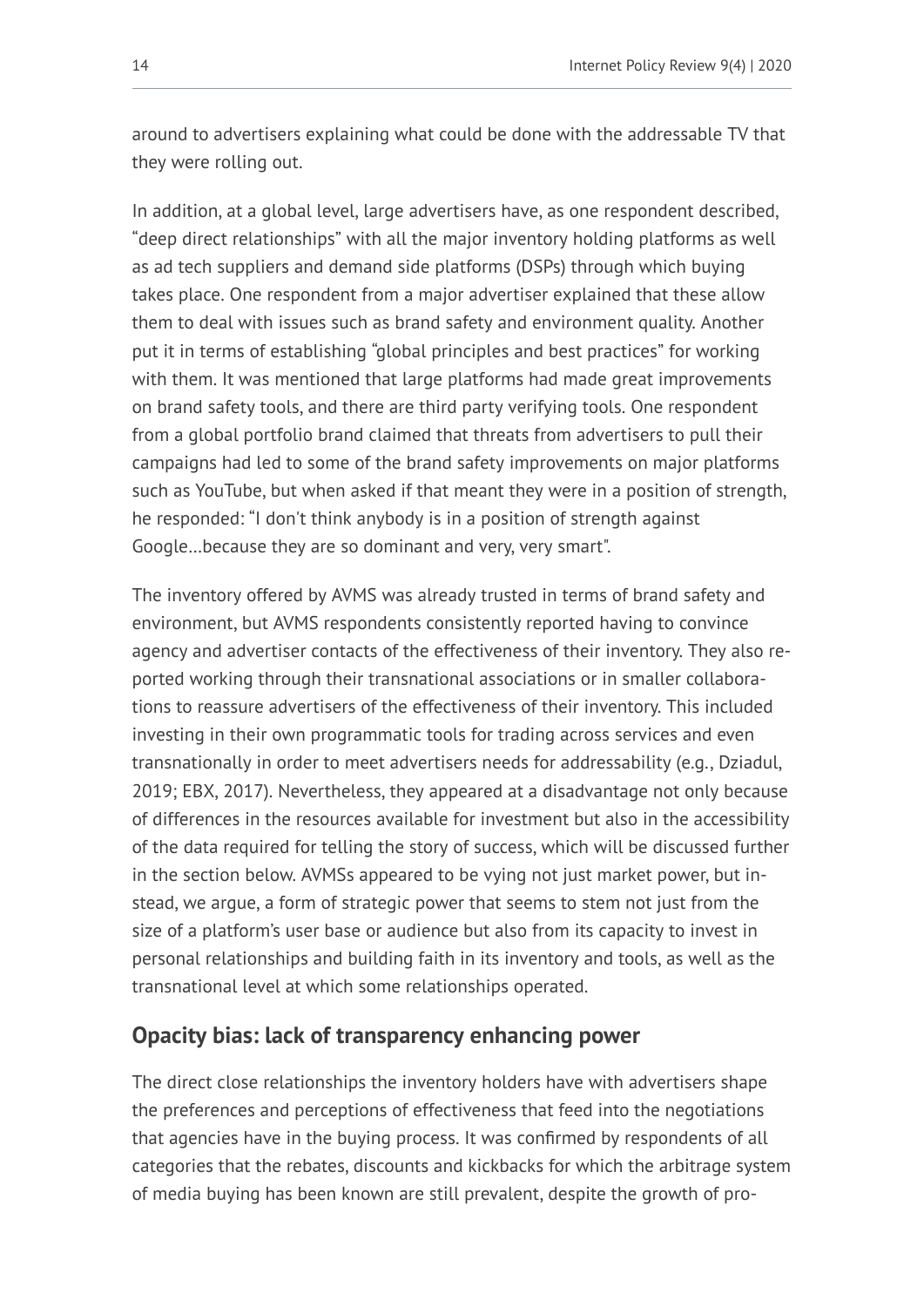grammatic trading. Numerous respondents from demand and supply sides cited the lack of transparency in the exchanges involved the buying of addressable inventory, especially through programmatic trading, as a source of concern and even mistrust.

The volume discounts or rebates negotiated between agencies and AVMSs were reported to be somewhat transparent in the countries studied because of the audited and accessible audience measurement and regulation requiring financial reporting. However, this was not the case in relation to platforms and online inventory. As has been noted also in other reports (Adshead et al., 2019; Select Committee on Communications, 2018; Stigler Center, 2019) there is a severe lack of transparency in the dealings that occur in the middle of [Figure 1](#page-11-0) where programmatic trading and premium buys of online inventory takes place. Multiple agency respondents acknowledged they often get high margins on this kind of trading. Some attributed a preference for it to the erosion of agency commissions and pressures to reduce fees.

The financial exchanges were not the only issue. In premium and reserve buying other conditions such as placement, brand safety protection and other qualitative considerations were mentioned as important parts of deals. Complex tools and specific expertise are required to navigate the online buying environment. Things change frequently and the evidence from respondents representing demand side actors indicated that media agencies have positioned themselves as able to keep up with the dynamic and complex online buying environment. According to multiple agency respondents, they were not able to control all the conditions, such as what viewability and duration will count as a chargeable view, but they invested a great deal in expertise to get the most out of buying online inventory. Their accounts attested to the ability of platforms to set the terms of trade for complementors (Kenney et al., 2019; Schreieck et al., 2016). The accounts also indicate that the capacity to navigate the technology created by platforms were of strategic value to the agencies.

Examining the integrated platform ecosystem shows that there is also power in being able to work effectively across those individual ecosystems. There is not one firm responsible for the lack of financial, and contractual, transparency in the trading of online inventory but it does appear to be a source of strategic power, for media agencies as well as online platform owners. The implications of this opacity are not only that national and local media be harmed if agencies are incentivised to push programmatic online options to clients, but also citizen wellbeing can be diminished in other ways given the evidence of discrimination, gender stereotyp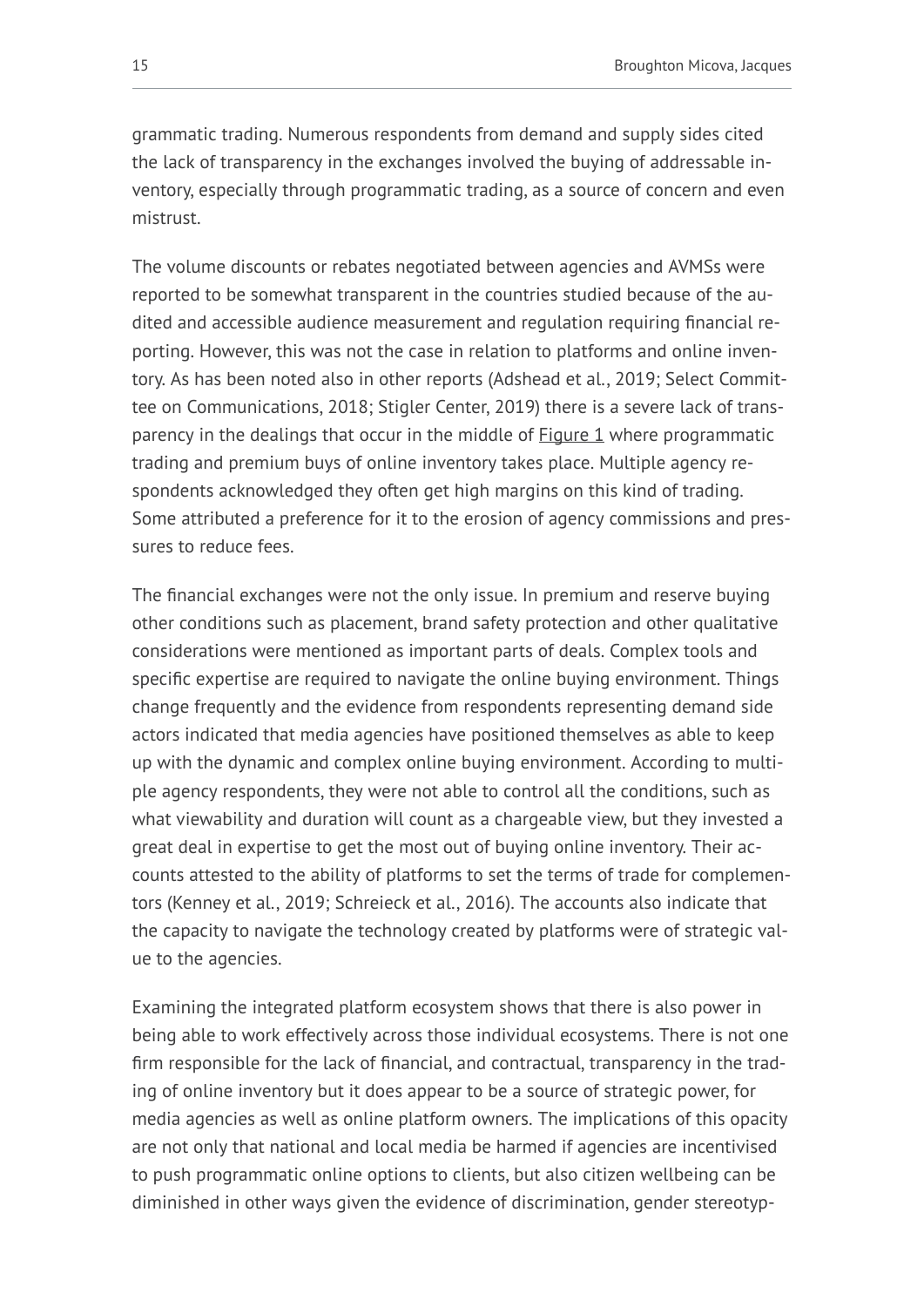ing and other negative aspects of targeted online advertising (Boi et al., 2020; Andreou et al., 2019; Speicher et al., 2018).

### **Systemic sources of strategic power**

The evidence above indicates that firms with larger capital resources operating transnationally and those whose inventory allows media agencies to extract larger margins due to the lack of transparency in trades, have greater strategic power in the ecosystem. The one exception among the cases was in France, where the Sapin Law - in place since 1993 - ensured that financial details such as actual cost, discounts and agency margins were shared with agencies. Amendments in 2015 and 2017 extended its reach to online advertising giving advertisers access to details on bid and traded prices as well as qualitative conditions for programmatically traded inventory. This fills to some extent the informational gaps, allowing advertisers to understand the true costs of various inventory and removing some of the incentives for media agencies to choose programmatically traded inventory. It does not reduce the need for specialist expertise through which agencies derive some power.

The provision of the data to advertisers as mandated by the Sapin Law also does not equate to the same level of transparency in the whole system afforded by the combination of independent and audited audience metrics and regular financial reporting characteristic of AVMSs. The consequence is that not all those working to build relationships with advertisers and faith in their inventory are able to develop the same insight into their competition and assess the relative value of their offer. This problem is exacerbated by the way data functions and flows in the ecosystem.

## **Power at nodes of data use**

Data flows along many of the lines illustrated in  $Figure 1$  above, but these flows are characterised by vast differences in the ability to generate and access data as well as lock-in effects. Personal data enables the targeting of individuals and households. It comes together from a variety of sources in media agencies and most crucially in the platforms used to "activate" campaigns online. Van Dijck et al. (2019), suggest looking for nodes of infrastructural power within an integrated platform ecosystem.

We identified three nodes of data use within the ecosystem where there appear to be imbalances in infrastructural and strategic power: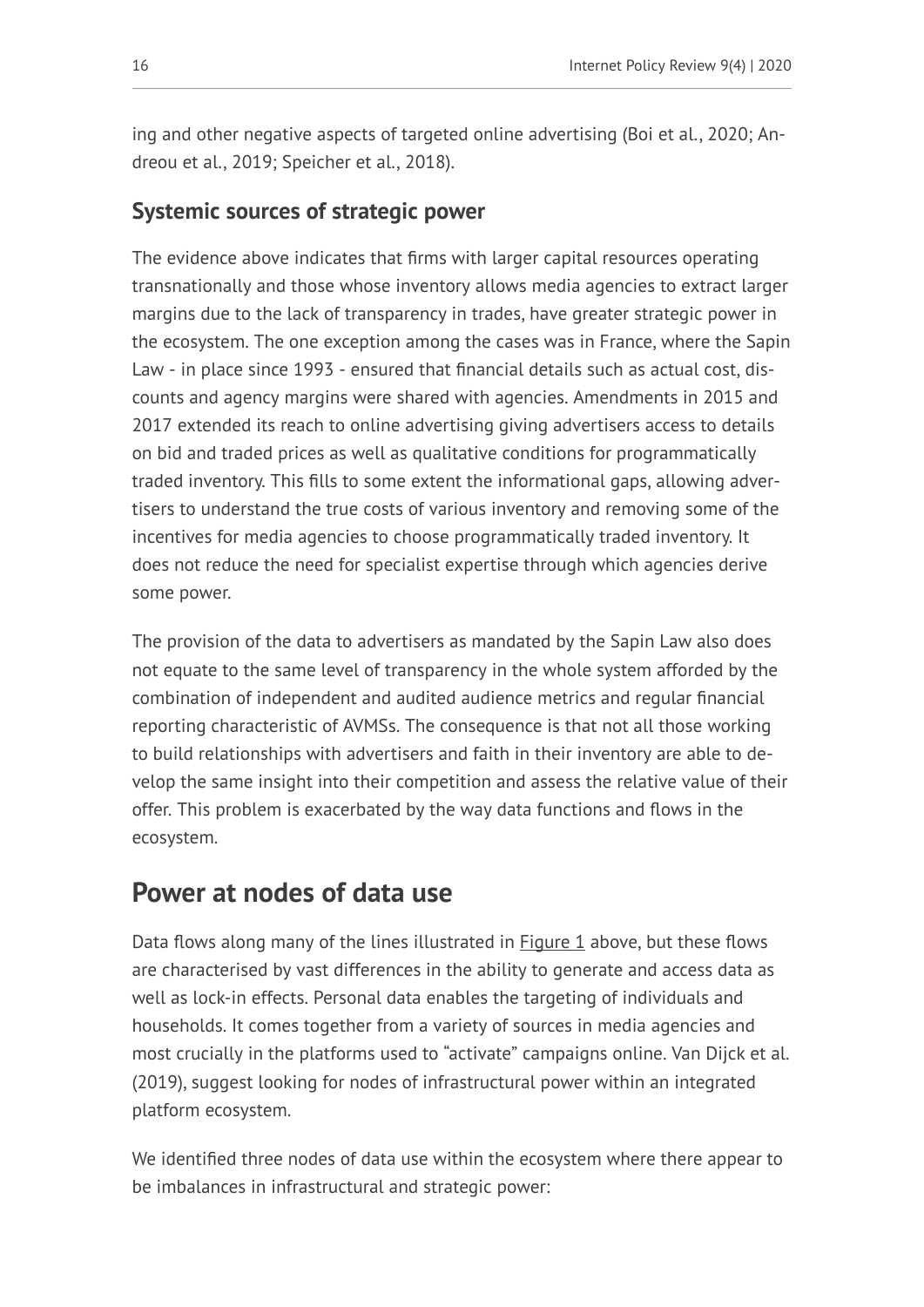- **Targeting node** (where ads are served to individuals)
- **Planning node** (where potential effectiveness is determined)
- **Metrics node** (where past efficiency is demonstrated)

At the targeting node personal identifiable data functions in the delivery of online ads to specific users based on targeting criteria. At the planning and metrics nodes, personal data that has been pseudonymised or possibly anonymised such that it could be considered non-personal (Article 29 Data Protection Working Party, 2014), and non-personal data generated by financial transactions enable decision making.

## **Targeting node: walled gardens of personal data**

Eight different respondents used the term "walled gardens" to describe where data flows are contained and controlled by individual companies, sometimes owning multiple platforms at different places in the ecosystem. One interviewee described the problem with walled gardens as being that they bind them into using a particular platform for placing ads even across a variety of inventory holders. As was explained by interviewees from platforms, containing personal data within their individual platform ecosystem is necessary to comply with data protection rules, which they saw not just as a legal obligation but also as duty to their users. Maintaining walled gardens may be completely justifiable on data protection grounds. Nevertheless, this point where the personal data used in targeting is linked to specific individuals being served ads seems to be a crucial node where power is accumulated in the ecosystem.

Here, the distinction made by van Dijck et al. (2018) between infrastructural and sectoral platforms is useful. Those platforms in the ecosystem that connect the ad to the individual, using his or her personal data, could be considered infrastructural in the same way as telecommunications networks (digital terrestrial television, cable, internet protocol television, satellite) used to deliver ads to audiences in television channels. The online platforms delivering the content in which the ads are placed, such as YouTube or Facebook, can be considered sectoral platforms, parallel to the audiovisual media services whose channels provide the vehicle for the ads served to television audiences.

Some walled gardens are bigger than others and many sectoral platform owners also own infrastructural ones. The evidence from the interviews indicates that there is an imbalance in infrastructural power with some infrastructural platforms, namely those owned by Alphabet/Google, overwhelmingly most used because of the amount of personal data in their garden (for an ownership analysis of adserv-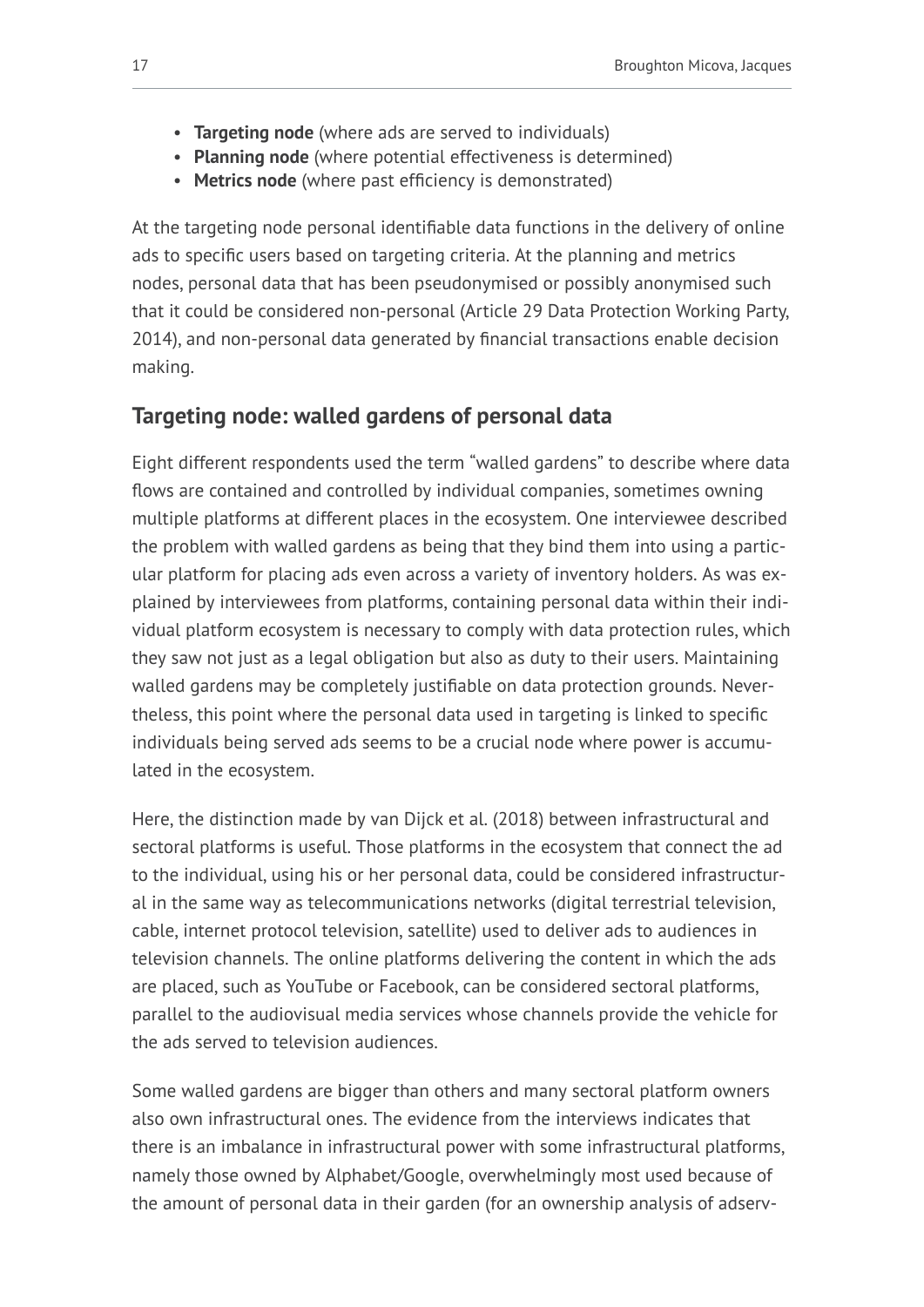ing see Geradin & Katsifis, 2019). For example, in the accounts from agency respondents it appeared that it was not that YouTube as a medium was unavoidable, but that the Google-owned tools for buying online inventory were. Google and Facebook were not the only actors holding some of that kind of power, however. Media agencies played a pivotal role in the accumulation and utilisation of personal data, including from third party providers and from their clients - and some also owned platforms engaged in the node described above. Audiovisual media services were emulating the "walled gardens" model for their addressable options. One interviewee stated that data ownership was a key issue in their agreement with the network operator in their roll out of addressable TV,  $^7$  whereas in another jurisdiction this was regulated by law.

### **Planning & metrics nodes: functions of aggregate and anonymised data**

We found a different kind of power at play in the planning node, where decisions were made by those controlling advertising budgets. Here strategic power seemed to stem from the ability to pool and use data generated by users' behaviour and past campaigns in aggregate form, that is akin to the panel surveys and audience measurement data that have long been used in advertising. Multiple agency respondents described using complex econometric models in campaign design, as "a directional tool". Historical data linked to past campaigns and generated by user behaviour also feeds into attribution models and other means for demonstrating the efficacy of various inventory options in achieving certain objectives. The cost of inventory also figures into both designing campaigns and in demonstrating success.

A crucial source of advantage was evident in the ability to join up data from past financial transactions with the aggregate user or audience data. Here, media agencies seem to have the most access to input data and the capacity to process it. Several media agency respondents explained that they consider video as a whole now rather offline and online separately, but that this required effort and expertise due to the lack of standardisation of metrics. The lack of a "common video currency", which was mentioned by many respondents from various actors in the ecosystem, and the "walled gardens" made it difficult for the agencies to, as one respondent put it, "join up" across inventory holders even though this kind of data could be sufficiently anonymised as to no longer be personal.

<sup>7.</sup> Addressable TV refers to a way of delivering targeted advertising to households during linear TV broadcasting.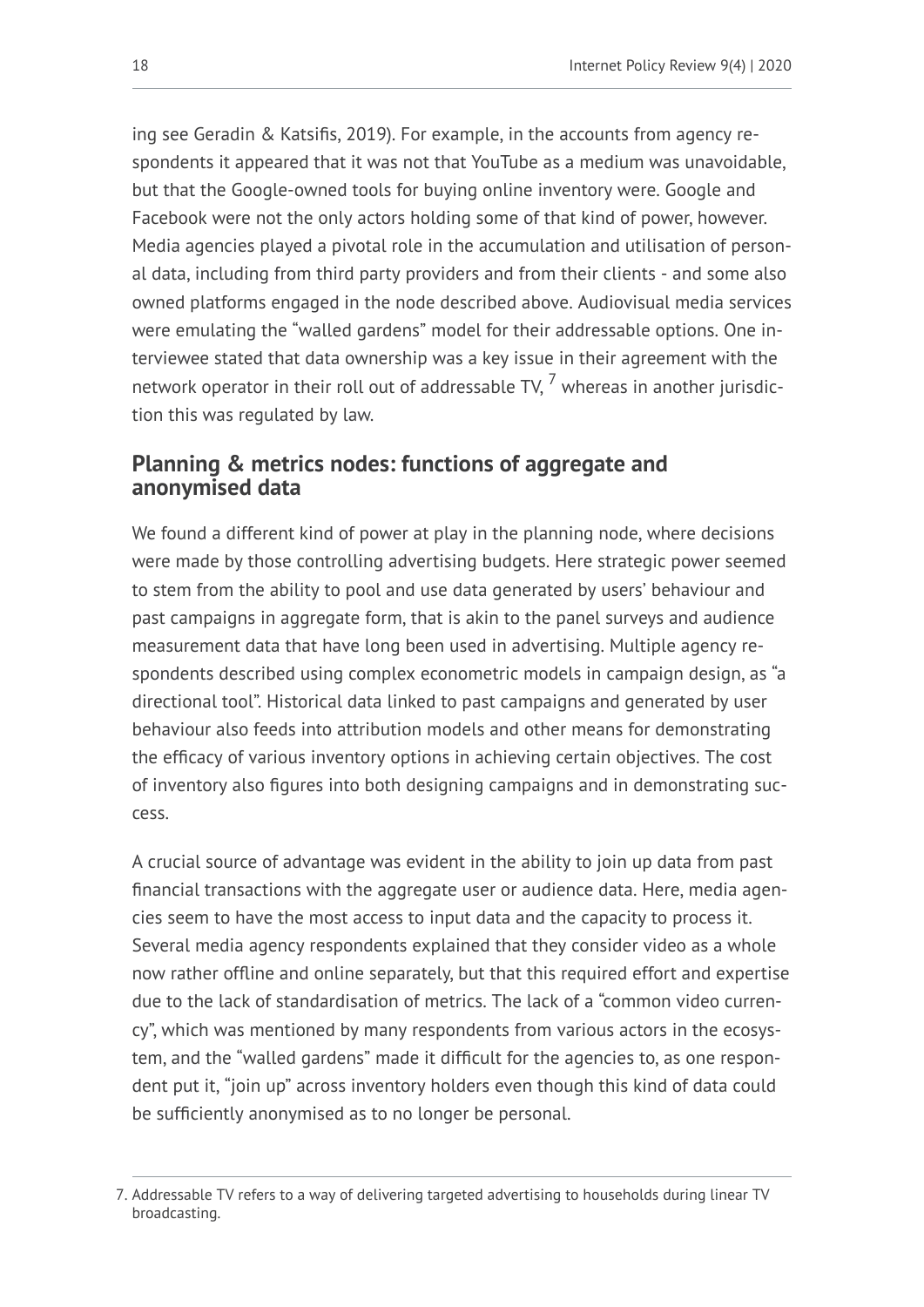It was in the metrics node of demonstrating efficacy and efficiency that the aggregate data generated by people's behaviour online appeared to function in the same way as the much more accessible and independently audited audience measurement data used for television. Some firms were better represented in these metrics and had the ability to shape them. Here, the scale of an actor's strategic power therefore can be determined by the extent to which they have access to the necessary aggregate data and/or the ability to set the terms upon which success is determined. This aggregate data could be considered essential for competition among advertising dependent media. If, as set out in the theory of harm elaborated above, a plurality of independent media is important to citizen wellbeing, then ensuring access to and auditing of metrics is essential to a healthy ecosystem and defendable on public interest grounds.

## **Collecting information at nodes of power**

Numerous options are on the table for dealing with the perceived dominance of certain platforms, including breaking up companies, mandating data sharing or openness, sector specific regulation, and other structural remedies. As Rahman has pointed out, in considering any kind of structural regulation of platforms, "the conceptual challenge we face now is precisely over the question of what kinds of information to collect, control, and pursue" (2018, p. 250). We found that a distinct value of examining an integrated platform ecosystem bound by a specific theory of harm, is that the identification of types and nodes of power can indicate what information is necessary to inform regulatory intervention. The evidence from this investigation indicated that infrastructural and strategic power is concentrated in online platform owners, especially the ones owning multiple platforms within the ecosystem. However, it also showed that in some nodes other actors also have power. Media agencies hold power in the generation of insight from data for predicting the potential efficacy of inventory. AVMSs, may be gaining power in the infrastructural targeting node where aggregate insight is joined with personal data for targeting. What information must be collected or pursued in order to determine when intervention is needed and of what kind?

| <b>NODE</b>                                                                          | <b>INFORMATION</b>                                                         |  |
|--------------------------------------------------------------------------------------|----------------------------------------------------------------------------|--|
| <b>Targeting node:</b> where insight is joined<br>with personal data for serving ads | The number of platforms engaged in<br>exactly this node, who owns them and |  |
| Source: the authors                                                                  |                                                                            |  |

<span id="page-18-0"></span>**TABLE 1:** Three nodes of power stemming from the function of data and the related information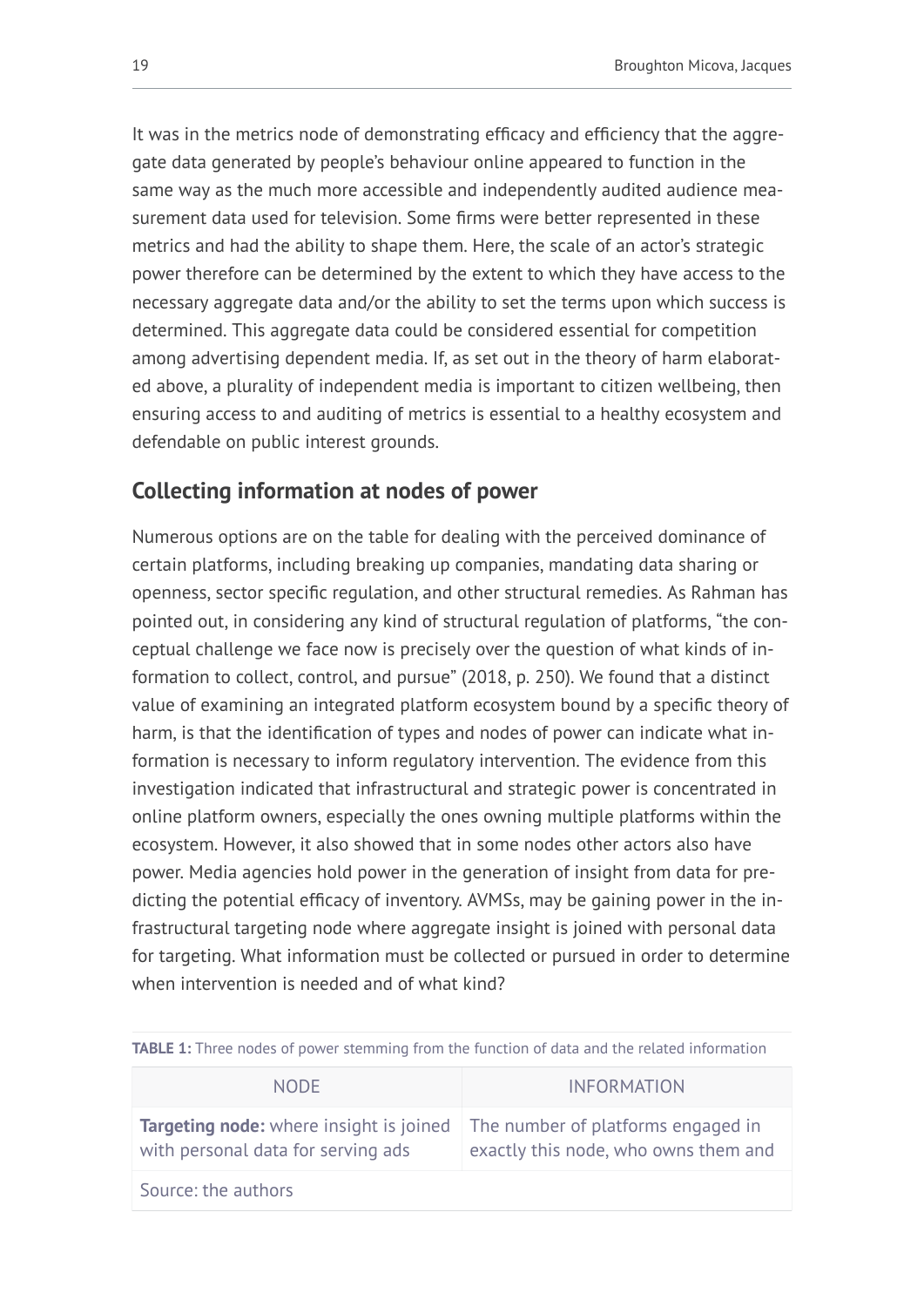| <b>NODE</b>                                                                                                                                                                          | <b>INFORMATION</b>                                                                                                                                                                                                                                                                                                                                                                                                                                                                                          |
|--------------------------------------------------------------------------------------------------------------------------------------------------------------------------------------|-------------------------------------------------------------------------------------------------------------------------------------------------------------------------------------------------------------------------------------------------------------------------------------------------------------------------------------------------------------------------------------------------------------------------------------------------------------------------------------------------------------|
| (infrastructural)                                                                                                                                                                    | their share of the trade; The extent to<br>which the software and channels<br>required are proprietary or open; The<br>extent to which media buyers and<br>advertisers have a choice among ways<br>to serve advertising or inventory<br>holders have a choice through which to<br>supply; The extent to which media<br>buyers and advertisers on one side and<br>inventory holders on the other side are<br>able to influence the conditions of the<br>contracts with the platforms active in<br>this node. |
| <b>Planning node:</b> where aggregate data<br>from multiple sources is used to<br>determine how effective various<br>inventory are likely to be to reach an<br>objective (strategic) | The point at which personal data from<br>people's behaviour online or<br>volunteered by them become non-<br>personal - the level and location of<br>anonymisation and aggregation; The<br>number of different actors engaged in<br>this node, who owns them, and their<br>share of trade; The extent to which the<br>actors selling inventory are<br>represented in the data used and the<br>extent to which they have a view to<br>how they are represented.                                               |
| <b>Metrics node:</b> where aggregate data is<br>used to generate metrics for<br>demonstrating effectiveness and<br>efficiency (strategic)                                            | The point at which personal data from<br>people's behaviour online or<br>volunteered by them become non-<br>personal - the level and location of<br>anonymisation and aggregation; The<br>sources of the data required to<br>generate the metrics used and who has<br>access to that data; The way the metrics<br>have been defined and the actors that<br>have been involved in doing it; The<br>extent to which the metrics are<br>transparent or accessible to all actors.                               |
| Source: the authors                                                                                                                                                                  |                                                                                                                                                                                                                                                                                                                                                                                                                                                                                                             |

Some of the types of information listed in **[Table 1](#page-18-0)** are ones that are typical of com-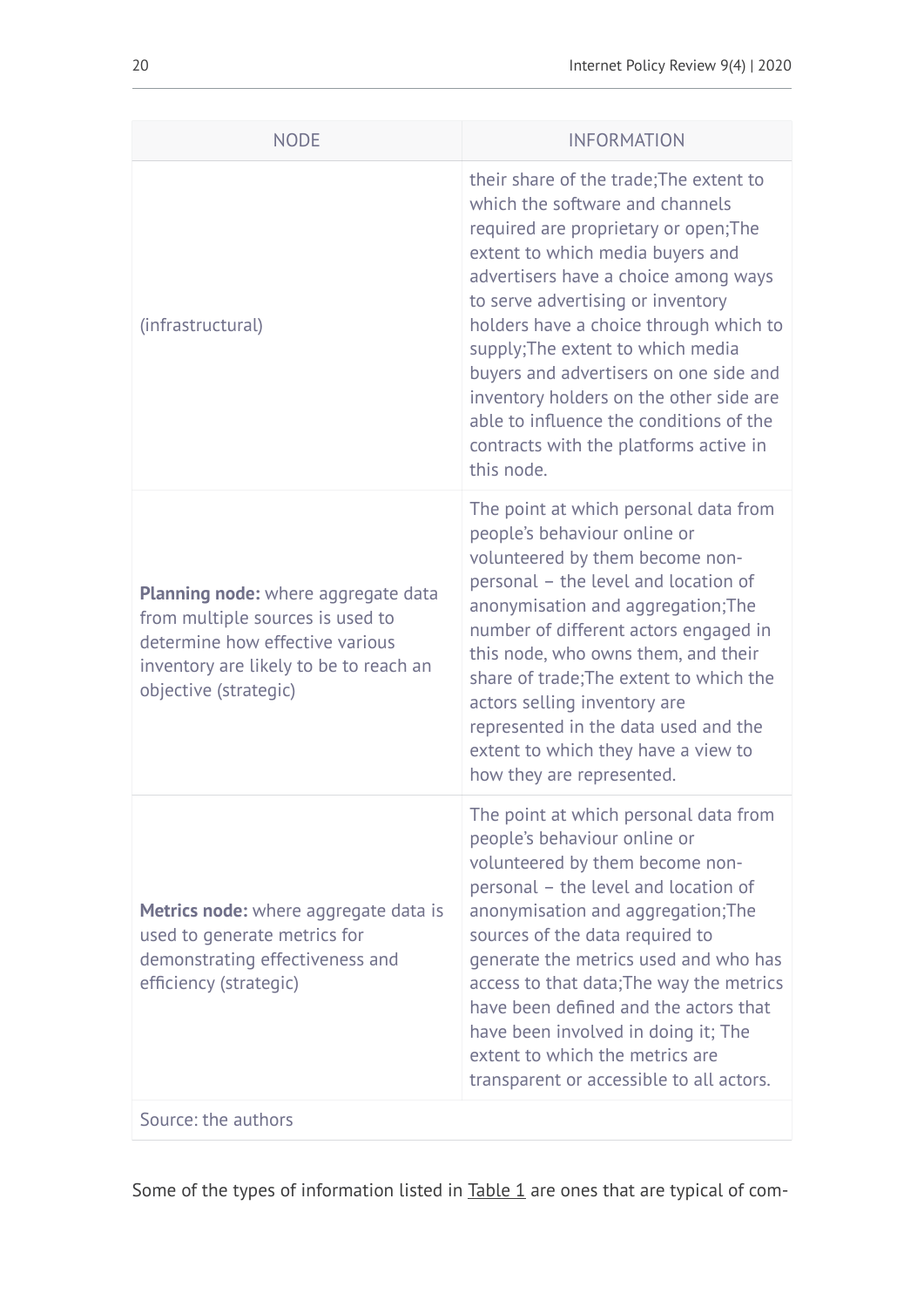petition market studies such as the share of trade of each actor or the extent to which there is a choice of firms to use. The information we suggest be gathered in relation to the targeting node should contribute to an evaluation of any gatekeeping (Lynskey, 2017). It can help to establish whether the gatekeeping amounts to a problematic form of dominance and the extent to which it is necessitated by data protection law or a result of certain platforms' artifactual and contractual governance of others in their ecosystems (Kenney et al., 2019). A key step noted for the planning and metrics nodes is the assessment of where and how the personal data gathered by the various actors in the ecosystem no longer needs to be personal, or when it is aggregated and anonymised to an extent that no longer requires protection. This step seems a necessary precursor to any intervention aimed at pro-competition regulation related to data sharing or openness. This may involve data from platforms, AVMSs with addressable options, network providers, device makers, and various third-party data providers and trackers. The types of information required to uncover potential dominance or undue power in the metrics node are directly related to the participation in the integrated ecosystem of platforms that exercise control over standards within their individual ecosystems (Schreieck et al., 2016). This is where the individual platform ecosystems they control interact with audiovisual media services and other players for which there are industry-wide independent measures of success.

# **Conclusion**

In this article we put forth a theory of harm to citizen wellbeing and used it to define a specific integrated platform ecosystem creating an operational framework for assessing platform power. Our theory of harm from the loss of mass media draws on normative understandings of the role of mass media and online platforms in enabling the exercise of individual and collective expression rights. While online content sharing platforms are important in many ways, there is a risk of harm to citizen wellbeing from a loss of the mass media that invest in audiovisual content, much of which is advertising supported. Dominance or problematic concentrations of power can result in unfair competition for advertising that threatens the long-term viability of other advertising dependent media. A loss of advertising supported audiovisual media services could reduce citizens' access to information and representation, and to content that enables the negotiation of shared norms and collective identities. Citizens' expression can be limited if they do not have alternatives to highly personalised media. The specific integrated platform ecosystem we examined was therefore defined so as to include the businesses involved in the delivery of audiovisual content to citizens and the trade in the advertising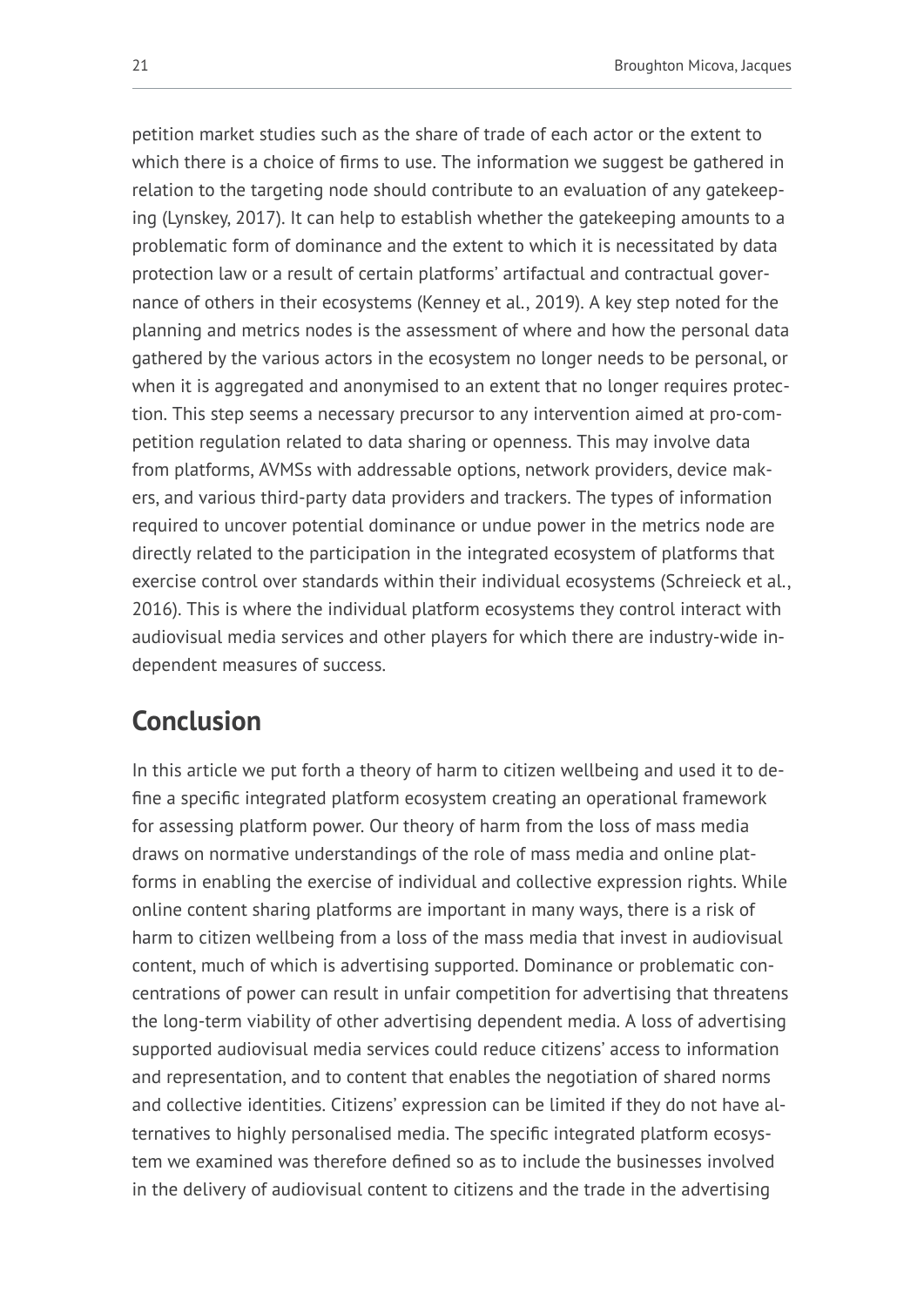#### around it.

The evidence presented here points to disproportionate power or dominance by the companies that own multiple platforms at different parts of the ecosystem. Firstly, we identified sources of strategic power stemming from structural conditions within this ecosystem. Global companies with vast resources to invest in building relationships and faith in what they offer compete with national and local companies. There is also a wide-reaching lack of transparency in the trade in online advertising inventory. The evidence we presented above supports calls for greater transparency in the trading of online inventory. The model of the French Sapin Law is a useful starting point. Secondly, we found three nodes where both personal and non-personal data function within this ecosystem and where it appeared infrastructural and strategic power are accumulated. Not all power was in the hands of online platforms, however.

For each of these nodes we outline specific information that would help regulators determine if this accumulation results in problematic dominance. At the infrastructural targeting node, pursuing the information we suggest should inform debates about whether some of the infrastructural platforms involved in the advertising trade should be regulated as public utilities (Sabeel Rahman, 2018), deemed to have "strategic market status" (Furman et al., 2019), or perhaps even be separated from owners that also sell inventory (Warren, 2019). At the planning node, a strategic one in which the effectiveness of inventory is determined, the evidence we presented above suggests that large media agencies feature significantly in the distribution of power. However, more information on the firms involved and how they are represented in the data used at this node would be needed to identify any unhealthy imbalance in that distribution. At the metrics node, we argue that precise investigation into the way metrics are defined and the accessibility of that process could provide justification for the non-personal data involved to be deemed a public resource (Napoli, 2019), or for other means of encouraging or enforcing data openness. Information gathering and assessment at these nodes will likely require the powers to elicit information held by regulators.

This investigation looked only at one specific integrated platform ecosystem. The largest platform owning companies involved in this ecosystem are also involved in others. If the theory of harm used was grounded more in concerns about employment opportunities and other benefits of a healthy creative sector rather than expression rights and citizenship, it would likely have involved a different set of nonplatform actors such as independent production companies and rights holders. The power of major platform owning companies is likely to be nuanced and vary across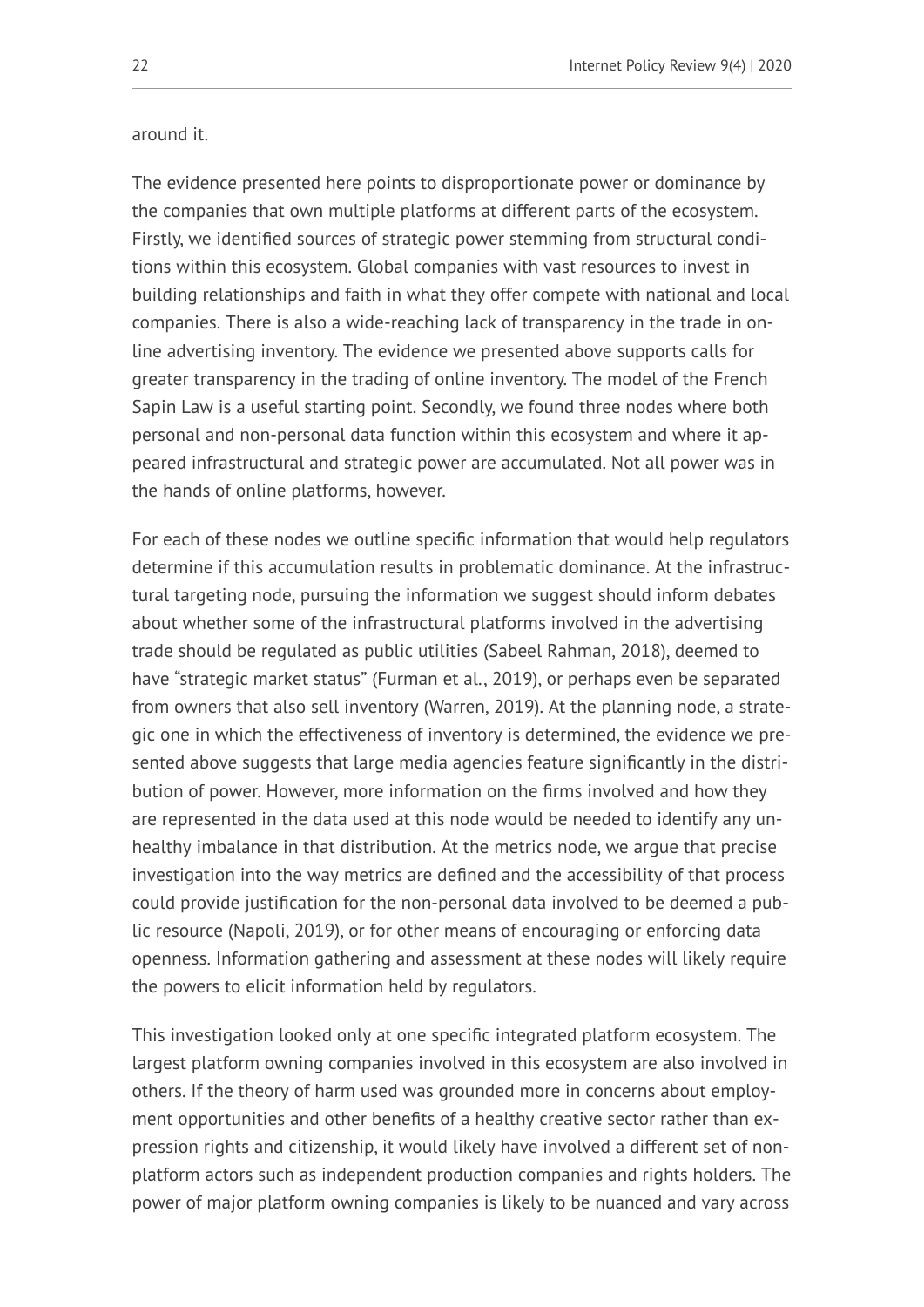integrated platform ecosystem cases. Looking at multiple ones guided by theories of harm grounded in understandings of the public interest can contribute to a holistic platform policy that avoids knee-jerk reactions. We look forward to seeing other specific cases studied. We suspect that both infrastructural and strategic power could be found in ecosystems defined by theories of harm to citizens, societies, and local business from platform engagement with smart cities, or by theories of harm to businesses and labourers from platforms engaged in e-commerce, or by many others derived from citizen wellbeing concerns.

#### **ACKNOWLEDGEMENTS**

This article is *based on* empirical work conducted for *The Playing field for audiovisual advertising: What does it look like and who is playing*, a study written for the Centre on Regulation in Europe (CERRE, [www.cerre.eu](http://www.cerre.eu/)), accessible at [https://cerre.eu/sites/cerre/files/](https://cerre.eu/sites/cerre/files/cerre_playingfieldaudiovisualadvertising_2019april.pdf)

[cerre\\_playingfieldaudiovisualadvertising\\_2019april.pdf.](https://cerre.eu/sites/cerre/files/cerre_playingfieldaudiovisualadvertising_2019april.pdf) The study and this article reflect the views of the authors only; it may not reflect the view of CERRE or its members. The authors thank CERRE for its support of the original investigation and colleagues within CERRE for the fruitful discussions around its findings that contributed to the further analysis reflected in this article. The authors also thank Felix Hempel for research assistance during the investigation as well as Damian Tambini, Toby James, Mayo Fuster Morell, Frédéric Dubois, Andrej Savin and Matthias C. Kettemann who thoughtfully reviewed earlier drafts.

## **References**

Abate, S. (2018). *Antitrust and consumer enforcement in data markets–Are new theories of harm based on privacy degradation hitting the mark?* 29th European Regional ITS Conference, Trento.

Aberbach, J. D., & Rockman, B. A. (2002). Conducting and coding elite interviews. *PS: Political Science & Politics*, *35*(4), 673–676. <https://doi.org/10.1017/S1049096502001142>

Adshead, S., Forsyth, G., Wood, S., & Wilkenson, L. (2019). *Online Advertising in the UK* [Report]. Plum Consulting. [https://assets.publishing.service.gov.uk/government/uploads/system/uploads/atta](https://assets.publishing.service.gov.uk/government/uploads/system/uploads/attachment_data/file/777996/Plum_DCMS_Online_Advertising_in_the_UK.pdf) [chment\\_data/file/777996/Plum\\_DCMS\\_Online\\_Advertising\\_in\\_the\\_UK.pdf](https://assets.publishing.service.gov.uk/government/uploads/system/uploads/attachment_data/file/777996/Plum_DCMS_Online_Advertising_in_the_UK.pdf)

Anderson, S. P., & Jullien, B. (2015). The Advertising-Financed Business Model in Two-Sided Media Markets. In *Handbook of Media Economics* (Vol. 1A, pp. 41–90). Elsevier. [https://doi.org/10.1016/B97](https://doi.org/10.1016/B978-0-444-62721-6.00002-0) [8-0-444-62721-6.00002-0](https://doi.org/10.1016/B978-0-444-62721-6.00002-0) 

Andreou, A., Silva, M., Benevenuto, F., Goga, O., Loiseau, P., & Mislove, A. (2019). *Measuring the Facebook Advertising Ecosystem*. Network and Distributed Systems Security Symposium, San Diego. [h](https://doi.org/10.14722/ndss.2019.23280) [ttps://doi.org/10.14722/ndss.2019.23280](https://doi.org/10.14722/ndss.2019.23280)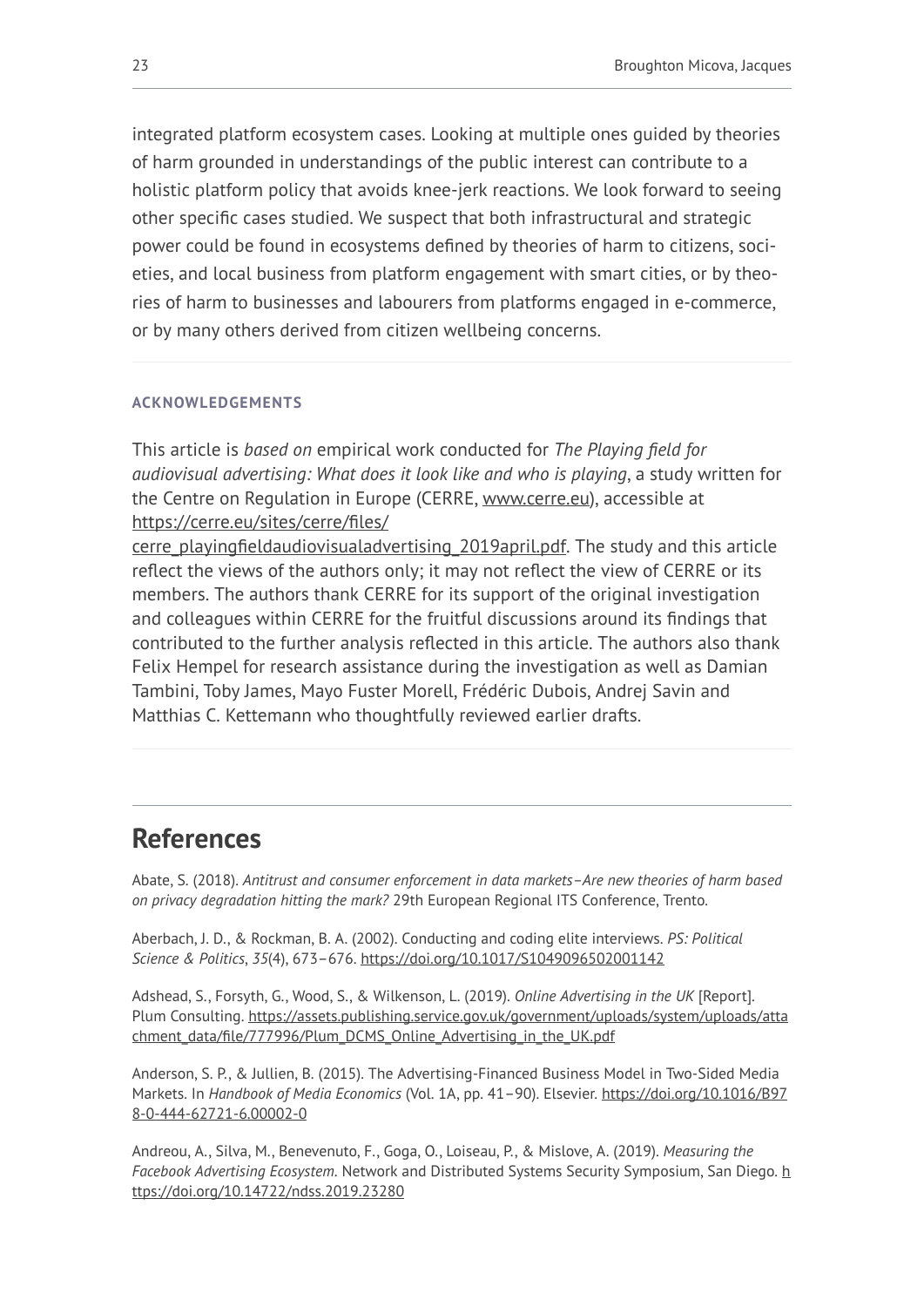Article 29 Data Protection Working Party. (2014). *Opinion 05/2014 on Anonymisation Techniques*. European Commission. [https://ec.europa.eu/justice/article-29/documentation/opinion-recommenda](https://ec.europa.eu/justice/article-29/documentation/opinion-recommendation/files/2014/wp216_en.pdf) [tion/files/2014/wp216\\_en.pdf](https://ec.europa.eu/justice/article-29/documentation/opinion-recommendation/files/2014/wp216_en.pdf) 

Australian Competition and Consumer Commission. (2018). *Digital Platforms Inquiry: A preliminary report* [Report]. Australian Competition and Consumer Commission.

Australian Competition and Consumer Commission. (2019). *Digital Platforms Inquiry: Final report*  [Report]. Australian Competition and Consumer Commission. [https://www.accc.gov.au/system/files/](https://www.accc.gov.au/system/files/Digital%20platforms%20inquiry%20-%20final%20report.pdf) [Digital%20platforms%20inquiry%20-%20final%20report.pdf](https://www.accc.gov.au/system/files/Digital%20platforms%20inquiry%20-%20final%20report.pdf)

Baker, C. E. (1989). *Human liberty and freedom of speech*. Oxford University Press.

Baker, C. E. (2006). *Media concentration and democracy: Why ownership matters*. Cambridge University Press.

Bamberger, K. A., & Lobel, O. (2018). Platform Market Power. *Berkeley Technology Law Journal*, *32*(3), 1051.

Bell, E. (2018). The Dependent Press: How Silicon Valley Threatens Independent Journalism. In M. Moore & D. Tambini (Eds.), *Digital Dominance: The Power of Google Amazon Facebok and Apple*. Oxford University Press.

Bol, N., Strycharz, J., Helberger, N., Velde, B., & Vreese, C. H. (2020). Vulnerability in a tracked society: Combining tracking and survey data to understand who gets targeted with what content. *New Media & Society*, *22*(11), 1996–2017.<https://doi.org/10.1177/1461444820924631>

Boudreau, K. J., & Hagiu, A. (2009). Platform rules:multisided platforms as regulators. In A. Gawer (Ed.), *Platforms, Markets and Innovation*. Edward Elgar Pub.

Broos, S., & Marcos Ramos, J. (2017). Google, Google Shopping and Amazon: The Importance of Competing Business Models and Two-Sided Intermediaries in Defining Relevant Markets. *The Antitrust Bulletin*, *62*(2).

Broughton Micova, S. (forthcoming). The Audiovisual Media Services Directive: Balancing liberalisation and protection. In E. Brogi & P. L. Parcu (Eds.), *Handbook on EU Media Law and Policy*. Edward Elgar Publishing.

Broughton Micova, S., Hempel, F., & Jacques, S. (2018). Protecting Europe's content production from US giants. *Journal of Media Law*, *10*(2), 219–243. <https://doi.org/10.1080/17577632.2019.1579296>

Broughton Micova, S., & Jacques, S. (2019). *The Playing field for audiovisual advertising: What does it look like and who is playing* [Report]. Centre on Regulation in Europe. [https://cerre.eu/publications/p](https://cerre.eu/publications/playing-field-audiovisual-advertising/) [laying-field-audiovisual-advertising/](https://cerre.eu/publications/playing-field-audiovisual-advertising/)

Buttà, A. (2018). Google Search (Shopping): An Overview of the European Commission's Antitrust Case. *Antitrust & Public Policies*, *5*(1).<https://doi.org/10.12870/iar-12872>

Cairncross, D. F. (2019). *The Cairncross Review: A sustainable future for journalism* [Policy paper]. UK Department of Media Culture and Sport. [https://www.gov.uk/government/publications/the-cairncro](https://www.gov.uk/government/publications/the-cairncross-review-a-sustainable-future-for-journalism) [ss-review-a-sustainable-future-for-journalism](https://www.gov.uk/government/publications/the-cairncross-review-a-sustainable-future-for-journalism) 

Calzo, J. P., & Ward, L. M. (2009). Media Exposure and Viewers' Attitudes Toward Homosexuality: Evidence for Mainstreaming or Resonance? *Journal of Broadcasting & Electronic Media*, *53*(2). [http](https://doi.org/10.1080/08838150902908049) [s://doi.org/10.1080/08838150902908049](https://doi.org/10.1080/08838150902908049)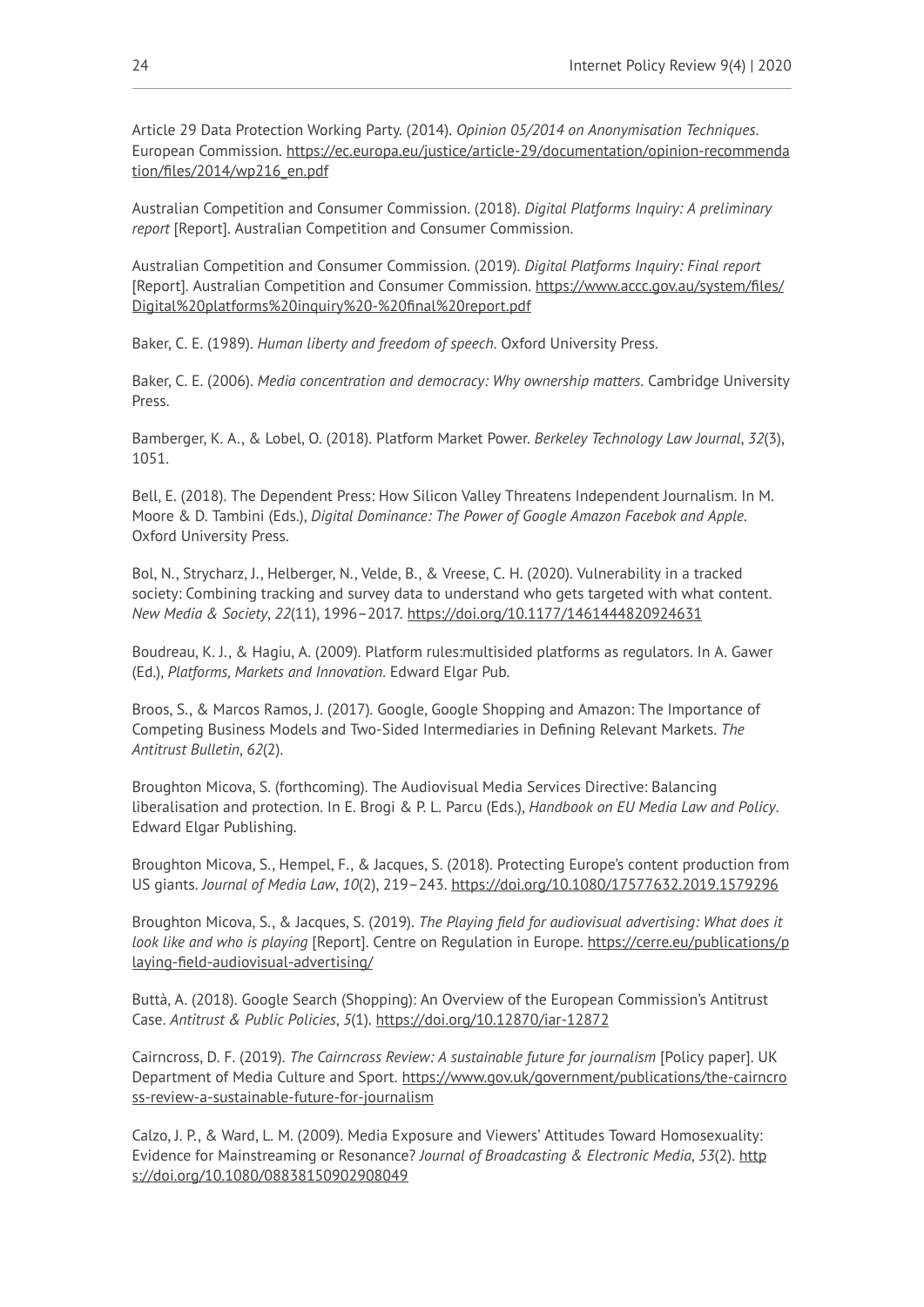Castells, M. (2011). Network theory. A network theory of power. *International Journal of Communication*, *5*, 15.

Castells, M. (2013). *Communication power*. Oxford University Press.

Caves, K. W., & Singer, H. J. (2018). When the Econometrician Shrugged: Identifying and Plugging Gaps in the Consumer Welfare Standard. *George Mason Law Review*, *26*(2), 395–425. [http://georgem](http://georgemasonlawreview.org/wp-content/uploads/2019/10/3.-CavesSinger_Final.pdf) [asonlawreview.org/wp-content/uploads/2019/10/3.-CavesSinger\\_Final.pdf](http://georgemasonlawreview.org/wp-content/uploads/2019/10/3.-CavesSinger_Final.pdf) 

Competition & Markets Authority. (2020). *Online platforms and digital advertising: Market study final report* [Report]. Competition & Markets Authority. [https://assets.publishing.service.gov.uk/media/5ef](https://assets.publishing.service.gov.uk/media/5efc57ed3a6f4023d242ed56/Final_report_1_July_2020_.pdf) [c57ed3a6f4023d242ed56/Final\\_report\\_1\\_July\\_2020\\_.pdf](https://assets.publishing.service.gov.uk/media/5efc57ed3a6f4023d242ed56/Final_report_1_July_2020_.pdf) 

Coyle, D. (2018a). Platform Dominance: The shortcomings of anti-trust policy. In M. Moore & D. Tambini (Eds.), *Digital Dominance: The Power of Google, Amazon, Facebook and Apple*. Oxford University Press.

Coyle, D. (2018b). *Practical competition policy implications of digital platforms* (Working Paper No. 01/ 2018). University of Cambridge, Bennett Institute for Public Policy. [https://www.bennettinstitute.ca](https://www.bennettinstitute.cam.ac.uk/media/uploads/files/Practical_competition_policy_tools_for_digital_platforms.pdf) [m.ac.uk/media/uploads/files/Practical\\_competition\\_policy\\_tools\\_for\\_digital\\_platforms.pdf](https://www.bennettinstitute.cam.ac.uk/media/uploads/files/Practical_competition_policy_tools_for_digital_platforms.pdf) 

Crémer, J., Montjoye, Y.-A., & Schwitzer, H. (2019). *Competition Policy for the Digital Era* (Report KD-04-19-345-EN-N). Publications Office of the European Union. <http://doi.org/10.2763/407537>

Dijck, J., Nieborg, D., & Poell, T. (2019). Reframing platform power. *Internet Policy Review*, *8*(2). [http](https://doi.org/10.14763/2019.2.1414) [s://doi.org/10.14763/2019.2.1414](https://doi.org/10.14763/2019.2.1414)

Dijck, J., Poell, T., & de Waal, M. (2018). *The Platform Society*. Oxford University Press. [https://doi.or](https://doi.org/10.1093/oso/9780190889760.001.0001) [g/10.1093/oso/9780190889760.001.0001](https://doi.org/10.1093/oso/9780190889760.001.0001)

Dziadul, C. (2019, June 5). RTL and ProSiebenSat.1 ink addressable TV joint venture. *Broadband TV News*. [https://www.broadbandtvnews.com/2019/06/05/prosiebensat-1-rtl-ink-addressable-tv-joint](https://www.broadbandtvnews.com/2019/06/05/prosiebensat-1-rtl-ink-addressable-tv-joint-venture/)[venture/](https://www.broadbandtvnews.com/2019/06/05/prosiebensat-1-rtl-ink-addressable-tv-joint-venture/)

E.B.X. (2017, September 11). *European Media Corporations Agree on Joint Venture* [Press release]. European Broadcasting Exchange, Press Room.<http://ebx.tv/?p=314>

European Commission. (1997). COMMISSION NOTICE on the definition of relevant market for the purposes of Community competition law 97/C 372/03). *Official Journal of the European Communities*. [https://eur-lex.europa.eu/legal-content/EN/TXT/PDF/?uri=CELEX:31997Y1209\(01\)&from=EN](https://eur-lex.europa.eu/legal-content/EN/TXT/PDF/?uri=CELEX:31997Y1209(01)&from=EN)

European Commission. (2017a). *Antitrust: Commission fines Google €2.42 billion for abusing dominance as search engine by giving illegal advantage to own comparison shopping service* [Press release]. European Commission, Press Corner. [https://ec.europa.eu/commission/presscorner/detail/e](https://ec.europa.eu/commission/presscorner/detail/en/IP_17_1784) [n/IP\\_17\\_1784](https://ec.europa.eu/commission/presscorner/detail/en/IP_17_1784)

European Commission. (2017b). *Mergers: Commission fines Facebook €110 million for providing misleading information about WhatsApp takeover* [Press release]. European Commission, Press Corner. [https://ec.europa.eu/commission/presscorner/detail/en/IP\\_17\\_1369](https://ec.europa.eu/commission/presscorner/detail/en/IP_17_1369)

European Commission. (2019). *Antitrust: Commission fines Google €1.49 billion for abusive practices in online advertising* [Press release]. European Commission, Press Corner. [https://ec.europa.eu/commiss](https://ec.europa.eu/commission/presscorner/detail/en/IP_19_1770) [ion/presscorner/detail/en/IP\\_19\\_1770](https://ec.europa.eu/commission/presscorner/detail/en/IP_19_1770)

Evans, D. S. (2003). The Antitrust Economics of Multi-Sided Platform Markets. *Yale Journal on Regulation*, *20*(2). [https://digitalcommons.law.yale.edu/cgi/viewcontent.cgi?referer=https://scholar.g](https://digitalcommons.law.yale.edu/cgi/viewcontent.cgi?referer=https://scholar.google.co.uk/&httpsredir=1&article=1144&context=yjreg)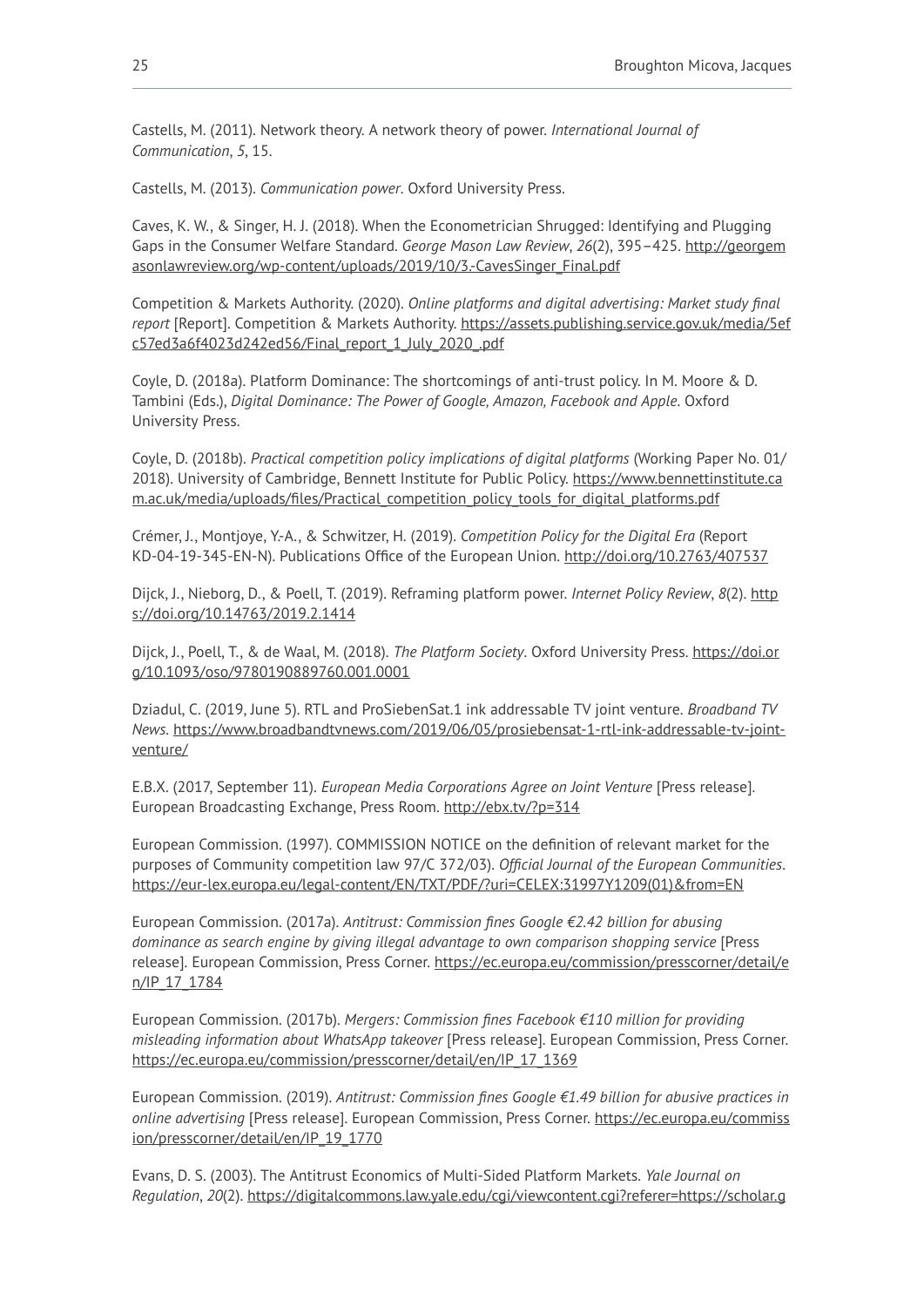#### [oogle.co.uk/&httpsredir=1&article=1144&context=yjreg](https://digitalcommons.law.yale.edu/cgi/viewcontent.cgi?referer=https://scholar.google.co.uk/&httpsredir=1&article=1144&context=yjreg)

Evans, D. S., & Schmalensee, R. (2013). *The Anti-trust analysis of multi-sided platform business*  (Working Paper No. 18783). National Bureau of Economic Research.

Furman, J., Coyle, D., Fletcher, A., Marsden, P., & McAuley, D. (2019). *Unlocking Digital Competition: Report of the Digital Competition Expert Panel* [Report]. HM Treasury.

Geradin, D., & Katsifis, D. (2019). *Google's (Forgotten) Monopoly – Ad Technology Services on the Open Web*(Discussion Paper No. 2019–030; TILEC). Tilburg University. [https://papers.ssrn.com/sol3/paper](https://papers.ssrn.com/sol3/papers.cfm?abstract_id=3391913) [s.cfm?abstract\\_id=3391913](https://papers.ssrn.com/sol3/papers.cfm?abstract_id=3391913)

Grece, C. (2017). *The EU online advertising market – Update 2016* [Report]. European Audiovisual Observatory. <https://rm.coe.int/the-eu-online-advertising-market-update-2017/168078f2b3>

Harvey, W. S. (2011). Strategies for conducting elite interviews. *Qualitative Research*, *11*(4), 431–441. <https://doi.org/10.1177/1468794111404329>

I.A.B. Europe. (2014). *Programmatic Trading* [White Paper]. IAB Europe. [https://iabeurope.eu/wp-cont](https://iabeurope.eu/wp-content/uploads/2020/03/IAB-Europe-Programmatic-Trading-White-Paper-July-2014.pdf) [ent/uploads/2020/03/IAB-Europe-Programmatic-Trading-White-Paper-July-2014.pdf](https://iabeurope.eu/wp-content/uploads/2020/03/IAB-Europe-Programmatic-Trading-White-Paper-July-2014.pdf) 

I.A.B. Europe. (2019). *IAB Europe Report: AdEx Benchmark 2018* [Report]. IAB Europe. [https://iabeurop](https://iabeurope.eu/research-thought-leadership/iab-europe-report-adex-benchmark-2018/) [e.eu/research-thought-leadership/iab-europe-report-adex-benchmark-2018/](https://iabeurope.eu/research-thought-leadership/iab-europe-report-adex-benchmark-2018/) 

Jacobides, M. G., Cennamo, C., & Gawer, A. (2018). Towards a theory of ecosystems. *Strategic Management Journal*, *39*(8), 2255–2276.<https://doi.org/10.1002/smj.2904>

James, L. (2019, October 22). *Attorney General James Gives Update On Facebook Antitrust Investigation*  [Press release]. Letitia James NY Attorney General. [https://ag.ny.gov/press-release/2019/attorney-ge](https://ag.ny.gov/press-release/2019/attorney-general-james-gives-update-facebook-antitrust-investigation) [neral-james-gives-update-facebook-antitrust-investigation](https://ag.ny.gov/press-release/2019/attorney-general-james-gives-update-facebook-antitrust-investigation)

Just, N. (2018). Governing online platforms: Competition policy in times of platformization. *Telecommunications Policy*, *42*(5), 386–394. <https://doi.org/10.1016/j.telpol.2018.02.006>

Kenney, M., Bearson, D., & Zysman, J. (2019). *The Platform Economy Matures: Pervasive Power, Private Regulation, and Dependent Entrepreneurs* (2019-11 Working Paper; Berkeley Roundtable on the International Economy). University of California Berkeley. [https://brie.berkeley.edu/sites/default/file](https://brie.berkeley.edu/sites/default/files/platform_economy_matures_final.pdf) [s/platform\\_economy\\_matures\\_final.pdf](https://brie.berkeley.edu/sites/default/files/platform_economy_matures_final.pdf)

Kenyon, A. T. (2014). Assuming free speech. *The Modern Law Review*, *77*(3), 379–408. [https://doi.org/](https://doi.org/10.1111/1468-2230.12071) [10.1111/1468-2230.12071](https://doi.org/10.1111/1468-2230.12071)

Kerber, W. (2019). *Updating Competition Policy for the Digital Economy? An Analysis of Recent Reports in Germany, UK, EU, and Australia*.

Lerner, A. V. (2014). *The role of 'big data' in online platform competition*. [https://doi.org/10.2139/ssr](https://doi.org/10.2139/ssrn.2482780) [n.2482780](https://doi.org/10.2139/ssrn.2482780) 

Livingstone, S., & Lunt, P. (2007). Representing Citizens and Consumers in Media and Communications Regulation. *The ANNALS of the American Academy of Political and Social Science*, *611*(1), 51–65. <https://doi.org/10.1177/0002716206298710>

Lukes, S. (2005). *Power: A radical view* (2nd ed.). Palgrave Macmillan.

Lunt, P., & Livingstone, S. (2011). *Media regulation: Governance and the interests of citizens and consumers*. SAGE Publications.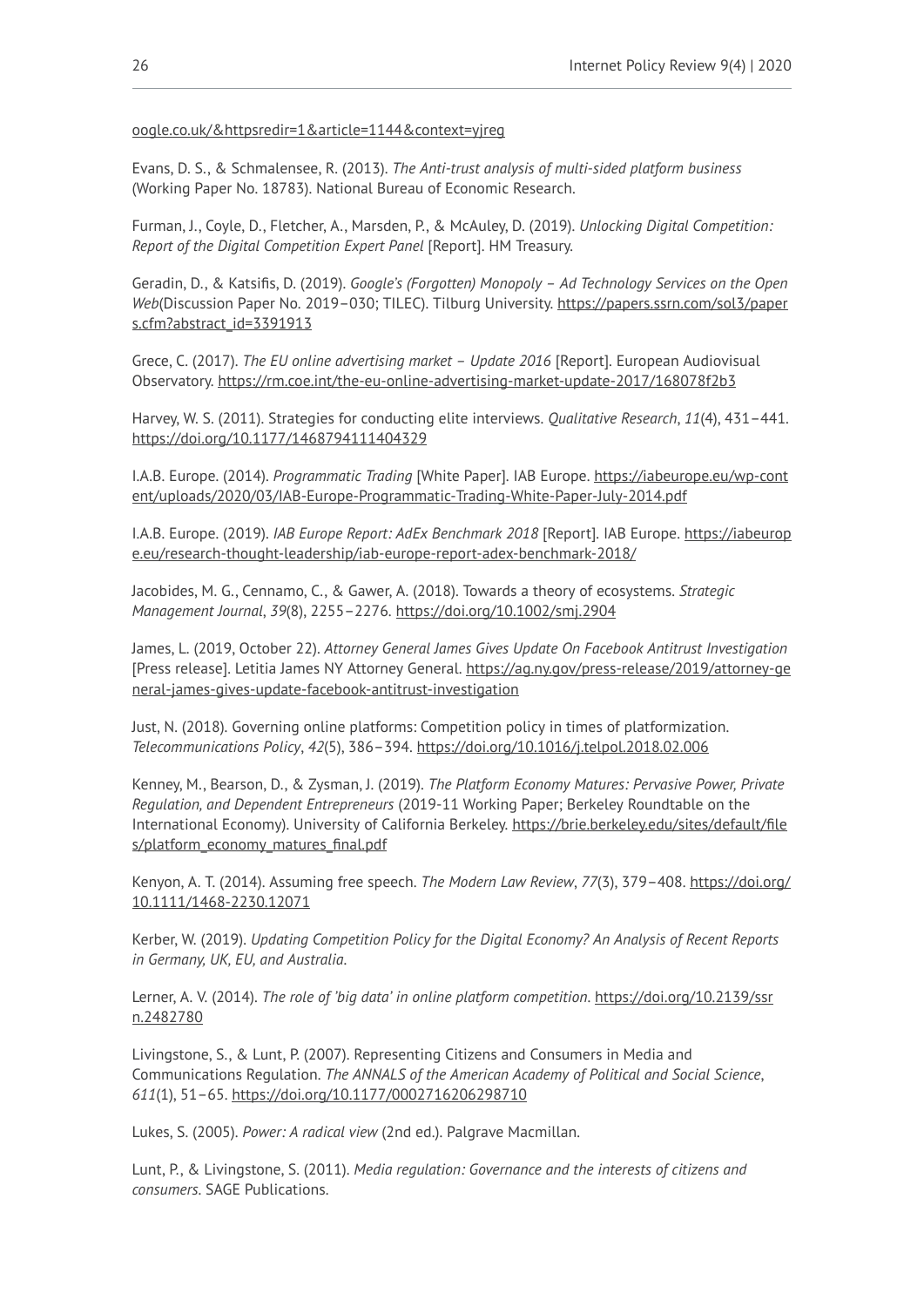Lynskey, O. (2017). *Regulating 'Platform Power'* (Working Paper No. 1/2017; LSE Law, Society and Economy).<http://eprints.lse.ac.uk/id/eprint/73404>

Moore, M. (2018). *Democracy Hacked: Political Turmoil and Information Warfare in the Digital Age*. Oneworld.

Moore, M., & Tambini, D. (Eds.). (2018). *Digital Dominance: The Power of Google, Amazon, Facebook and Apple*. Oxford University Press.

Napoli, P. M. (2019). *User Data as Public Resource: Implications for Social Media Regulation* [Working Paper]. DeWitt Wallace Center for Media & Democracy; Duke, Sanford School of Public Policy. [http](https://doi.org/10.2139/ssrn.3399017) [s://doi.org/10.2139/ssrn.3399017](https://doi.org/10.2139/ssrn.3399017) 

Papacharissi, Z. (2010). *A private sphere: Democracy in a digital age*. Polity.

Paxton, K. (2019, September 9). *Attorney General Paxton Leads 50 Attorneys General in Google Multistate Bipartisan Antitrust Investigation* [Press release]. Attorney General of Texas. [https://www.texasat](https://www.texasattorneygeneral.gov/news/releases/attorney-general-paxton-leads-50-attorneys-general-google-multistate-bipartisan-antitrust) [torneygeneral.gov/news/releases/attorney-general-paxton-leads-50-attorneys-general-google-mult](https://www.texasattorneygeneral.gov/news/releases/attorney-general-paxton-leads-50-attorneys-general-google-multistate-bipartisan-antitrust) [istate-bipartisan-antitrust](https://www.texasattorneygeneral.gov/news/releases/attorney-general-paxton-leads-50-attorneys-general-google-multistate-bipartisan-antitrust) 

Petit, N. (2017). *Significant Impediment to Industry Innovation: A Novel Theory of Harm in EU Merger Control?* (White Paper No. 2017–1; ICLE Antitrust & Consumer Protection Research Program).

Rochet, J., & Tirole, J. (2006). Two‐sided markets: A progress report. *The RAND Journal of Economics*, *37*(3), 645–667.<https://doi.org/10.1111/j.1756-2171.2006.tb00036.x>

Rochet, J.-C., & Tirole, J. (2003). Platform Competition in Two-Sided Markets. *Journal of the European Economic Association*, *1*(4), 990–1029.<https://doi.org/10.1162/154247603322493212>

Sabeel Rahman, K. (2018). Regulating Informational Infrastructure: Internet Platforms as the New Public Utilities. *Georgetown Law Technology Review*, *2*(2), 234–251.

Schlosberg, J. (2018). Digital Agenda Setting: Reexamining the Role of Platform Monopolies. In *Digital Dominance. The power of Google, Amazon, Facebook and Apple* (pp. 202–218).

Schreieck, M., Wiesche, M., & Krcmar, H. (2016). Design and Governance of Platform Ecosystems: Key concepts and issues for future research. *ECIS 2016 Proceedings Research Papers*, 76. [http://aisel.a](http://aisel.aisnet.org/ecis2016_rp/76?utm_source=aisel.aisnet.org%2Fecis2016_rp%2F76&utm_medium=PDF&utm_campaign=PDFCoverPages) [isnet.org/ecis2016\\_rp/76?utm\\_source=aisel.aisnet.org%2Fecis2016\\_rp%2F76&utm\\_medium=PD](http://aisel.aisnet.org/ecis2016_rp/76?utm_source=aisel.aisnet.org%2Fecis2016_rp%2F76&utm_medium=PDF&utm_campaign=PDFCoverPages) [F&utm\\_campaign=PDFCoverPages](http://aisel.aisnet.org/ecis2016_rp/76?utm_source=aisel.aisnet.org%2Fecis2016_rp%2F76&utm_medium=PDF&utm_campaign=PDFCoverPages) 

Schweitzer, H., Haucap, J., Kerber, W., & Welker, R. (2018). *Modernising the Law on Abuse of Market Power: Report for the Federal Ministry for Economic Affairs and Energy (Germany)* [Report]. [https://doi.o](https://doi.org/10.2139/ssrn.3250742) [rg/10.2139/ssrn.3250742](https://doi.org/10.2139/ssrn.3250742)

Select Committee on Communications. (2018). *UK advertising in a digital age* (Report No. 116; HL Paper). House of Lords. [https://publications.parliament.uk/pa/ld201719/ldselect/ldcomuni/116/11](https://publications.parliament.uk/pa/ld201719/ldselect/ldcomuni/116/116.pdf) [6.pdf](https://publications.parliament.uk/pa/ld201719/ldselect/ldcomuni/116/116.pdf) 

Speicher, T., Ali, M., Venkatadri, G., Ribeiro, F., Arvanitakis, G., Benevenuto, F., Gummadi, K., Loiseau, P., & Mislove, A. (2018). Potential for discrimination in online targeted advertising. *Proceedings of Machine Learning Research*, *81*.<http://proceedings.mlr.press/v81/speicher18a.html>

Stigler Center. (2019). *Committee for the Study of Digital Platforms Market Structure and Antitrust Subcommittee: Final Report* [Report]. University of Chicago Booth School of Business. [https://researc](https://research.chicagobooth.edu/-/media/research/stigler/pdfs/digital-platforms---committee-report---stigler-center.pdf?la=en&hash=2D23583FF8BCC560B7FEF7A81E1F95C1DDC5225E&hash=2D23583FF8BCC560B7FEF7A81E1F95C1DDC5225E) [h.chicagobooth.edu/-/media/research/stigler/pdfs/digital-platforms---committee-report---stigler-ce](https://research.chicagobooth.edu/-/media/research/stigler/pdfs/digital-platforms---committee-report---stigler-center.pdf?la=en&hash=2D23583FF8BCC560B7FEF7A81E1F95C1DDC5225E&hash=2D23583FF8BCC560B7FEF7A81E1F95C1DDC5225E) [nter.pdf?la=en&hash=2D23583FF8BCC560B7FEF7A81E1F95C1DDC5225E&hash=2D23583FF8BCC](https://research.chicagobooth.edu/-/media/research/stigler/pdfs/digital-platforms---committee-report---stigler-center.pdf?la=en&hash=2D23583FF8BCC560B7FEF7A81E1F95C1DDC5225E&hash=2D23583FF8BCC560B7FEF7A81E1F95C1DDC5225E)